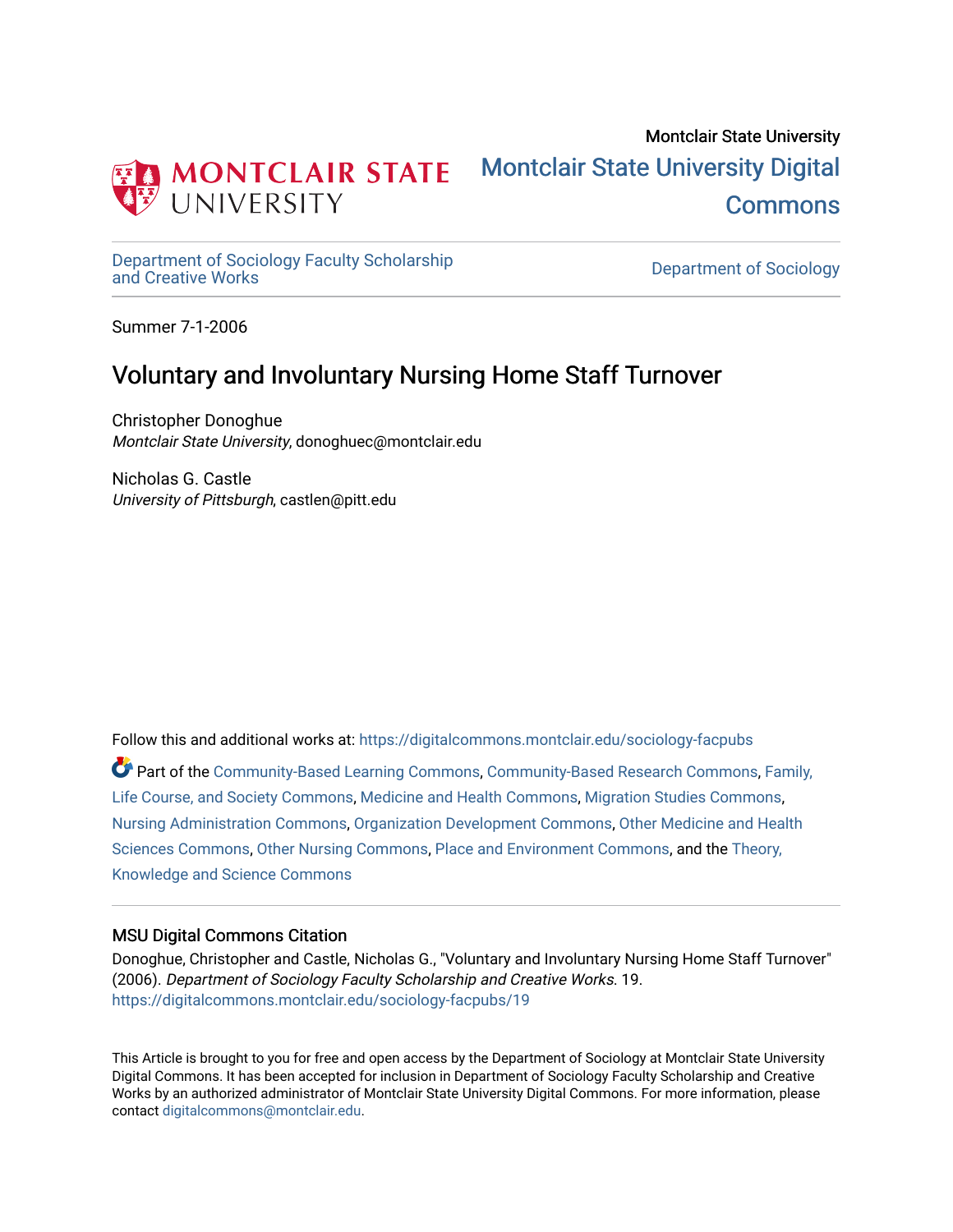**Research on Aging** Volume 28 Number 4 July 2006 454-472 © 2006 Sage Publications 10.1177/0164027505284164 http://roa.sagepub.com hosted at http://online.sagepub.com

# **Voluntary and Involuntary Nursing Home Staff Turnover**

10.1177/0164027505284164 Research on Aging Donoghue, Castle / Nursing Home Staff Turnover

Christopher Donoghue *Kean University*

Nicholas G. Castle *University of Pittsburgh*

> The goal of this study was to identify nursing home characteristics that have differential associations to voluntary and involuntary turnover among formal caregivers (i.e., registered nurses, licensed practical nurses, and nurse aides). Primary data from 354 facilities from four states were merged with data from the 2004 Online Survey, Certification and Recording system. Multinomial logistic regression analyses were conducted to determine whether organizational characteristics were related to a greater probability of high or low levels of voluntary and involuntary turnover among formal caregivers. The analysis revealed that a higher ratio of nurses to beds, a smaller number of quality-of-care deficiencies, and a smaller proportion of residents using Medicaid were all associated with lower voluntary turnover but higher involuntary turnover. The findings indicate that controlling turnover is a complex process that may involve monitoring the organizational levels not only of voluntary separations but also of involuntary terminations.

*Keywords: nursing home; voluntary turnover; involuntary turnover; organizational characteristics*

 $\Gamma$  taff turnover has been an acute problem in the nursing home industry for  $\bigcup$  decades. Numerous studies have documented the negative impact turnover has on facility spending, worker morale, and the quality of care (Harrington and Swan 2003; Knapp and Missiakoulis 1983; Parsons et al. 2003; Phillips 1987; Spector and Takada 1991; Straker and Atchley 1999). Most research on the antecedents of nursing home staff turnover has focused on individual-level explanations such as job satisfaction (Coward et al. 1995; Grau et al. 1991; Humphris and Turner 1989; Irvine and Evans 1995; Kiyak,

**Authors'Note:**The authors would like to thank John Engberg of RAND for his advice and assistance with the data analysis.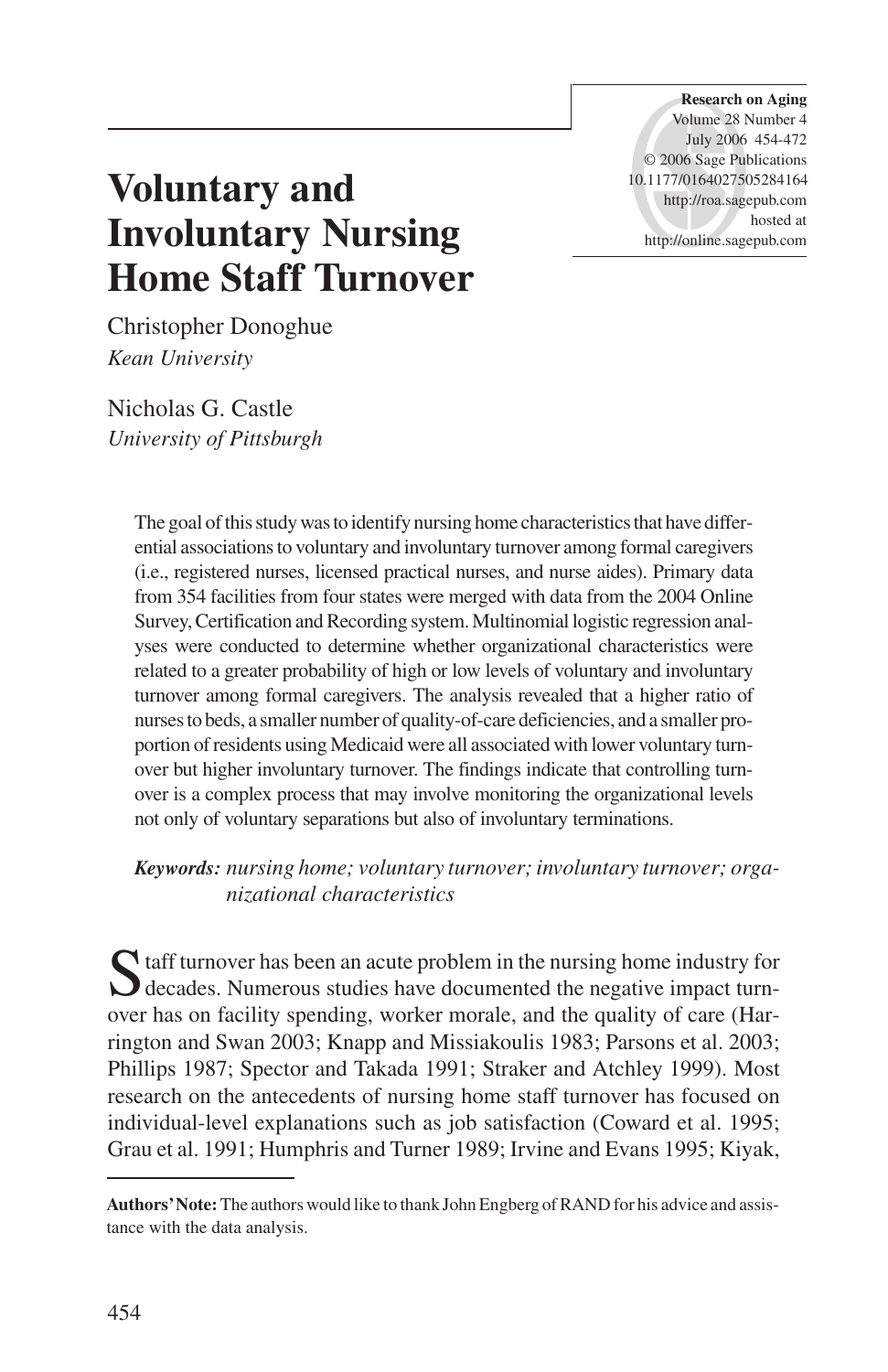Namazi, and Kahana 1997; Lambert, Hogan, and Barton 2001). Other attempts have also been made to identify organizational characteristics that are associated with turnover (Anderson, Corazzini, and McDaniel 2004; Banaszak-Holl and Hines 1996; Brannon et al. 2002; Castle and Engberg forthcoming; Chambers 1990). Despite this wealth of research, there has been a dearth of concern in the nursing home literature over the common practice of combining all types of turnover into one single category. This strategy ignores the distinction between voluntary turnover (the loss of workers who quit of their own volition) and involuntary turnover (the loss of workers whom organizations have willfully released).

In this study, we explored the importance of distinguishing between voluntary and involuntary turnover by examining whether the two types of turnover are differentially associated with several key organizational characteristics. Our findings may be significant for policy makers, who may need to consider the (in)voluntary nature of turnover when selecting remedies to alleviate its harmful effects.

### **Organizational Characteristics and Turnover**

Interest in studying the effects of organizational characteristics on turnover in nursing homes has been growing in recent years. One such study, conducted by Banaszak-Holl and Hines (1996), found that for-profit homes had higher turnover rates than nonprofit homes and that case mix was negatively associated with staff turnover. Anderson et al. (2004) found nursing staff turnover to be associated with staffing levels and director-of-nursing tenure. Castle and Engberg (forthcoming) found that all types of formal caregivers (i.e., registered nurses [RNs], licensed practical nurses [LPNs], and nurse aides [NAs]) experienced low levels of turnover in facilities in which staffing patterns were higher, aggregate case mix was lower, the quality of care was higher, and the Medicaid census was lower.

Recognizing that some turnover is unavoidable, Brannon et al. (2002) identified organizational characteristics that have differential associations to high and low turnover levels using a middle level of turnover as a reference group. This strategy is desirable because it yields more specific information about the nature of the organizational-level associations with extreme levels of turnover. Brannon et al.'s study, which was based on 288 nursing homes in eight states, found that high levels of NA turnover are more likely to be found in for-profit homes and those that operate as part of investor-owned chains and that high and low levels of NA turnover corresponded to high and low levels of RN turnover. We replicated Brannon et al.'s (2002) approach by modeling the effects on high turnover separately from those on low turnover, although we included all types of formal caregivers (RNs, LPNs, and NAs) and examined both voluntary and involuntary turnover.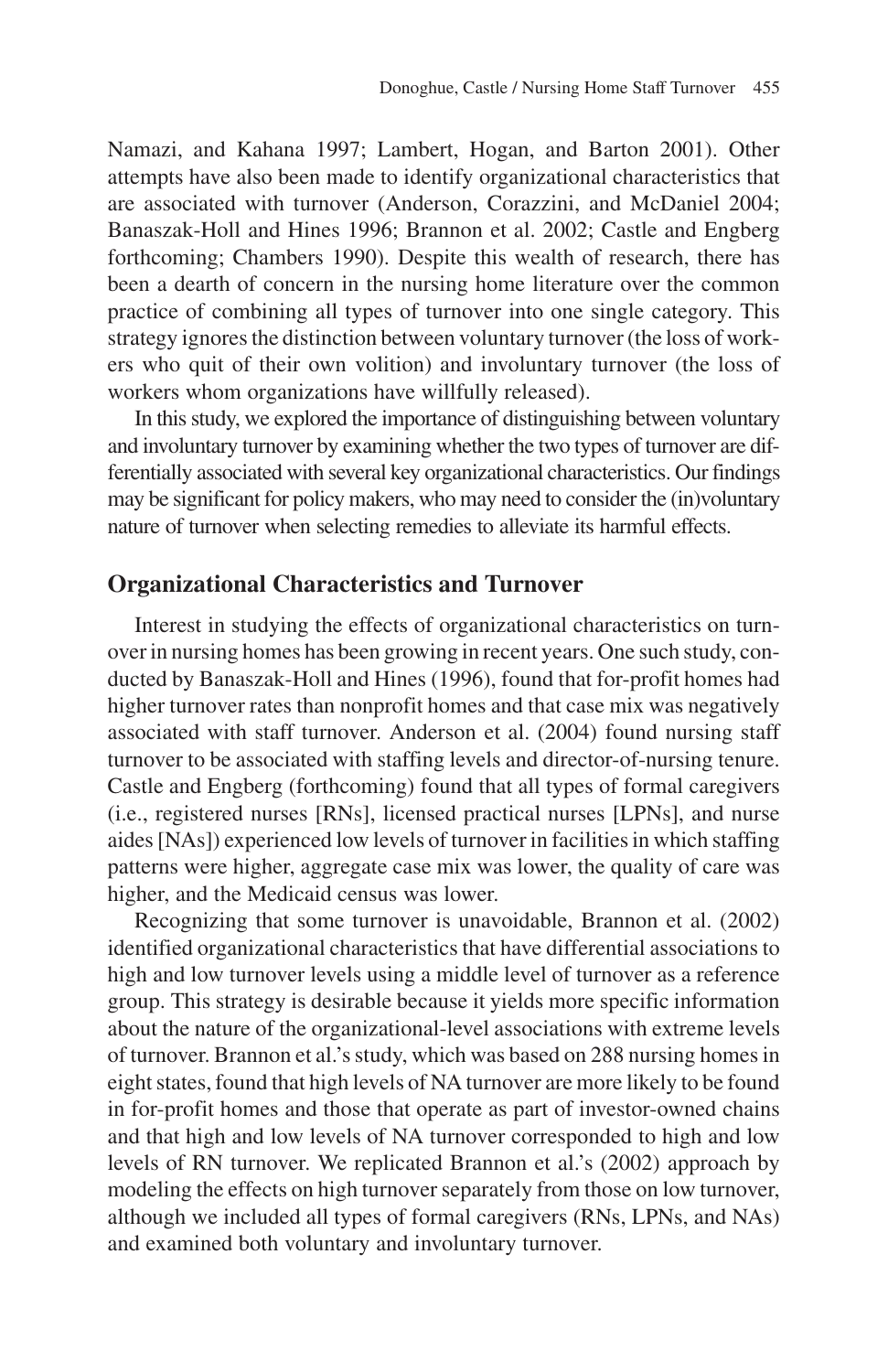#### **Voluntary Versus Involuntary Turnover**

Identifying the causes of different types of turnover is beneficial not only because it may foster strategies for alleviating the damaging effects of turnover but also because it may lead to more comprehensive methods for lowering only the sort of turnover that is causing problems while maintaining any sort of turnover that is good for an organization. Dalton and Todor (1979, 1982) made the value of such strategies clear by demonstrating how some turnover is normally tolerable, if not welcomed, by organizations because it allows for the replacement of underperforming workers and the recruitment of new and more capable staff members. The maximization of these potentially positive effects of turnover has been the goal of some research intended to reveal optimal levels of institutional turnover rather than trying to eliminate it altogether (Abelson and Baysinger 1984).

Some precedent for studying the differential causes and effects of voluntary and involuntary turnover exists, although it is mainly found in the business and management literatures. In a study of employees in the trucking industry, Shaw et al. (1998) found that the management strategies that affected voluntary turnover were different from those that influenced involuntary turnover. McElroy, Morrow, and Ruede's (2001) research in the financial services trade revealed that voluntary, involuntary, and also downsizingrelated turnover had different types of effects on organizational performance. In a rare study of different types of turnover in the nursing home industry, Abelson (1987) found that a meaningful distinction might be made between voluntary terminations, which were avoidable or unavoidable from an organizational standpoint.

These findings indicate that the ideal level of turnover may not be equal to zero and that some types of turnover may be functional for an organization. Nevertheless, the current literature on nursing home turnover focuses almost exclusively on its negative effects and tends to ignore the value of considering different types of turnover. The use of only one turnover definition may be attributable to Bluedorn's (1978) contention that voluntary and involuntary separation is sometimes an artificial distinction because turnover often occurs because of the mutual desires of organizations and workers. However, empirical support for this position is scarce, although Goodman and Boss (1999, 2002) found that levels of burnout vary only slightly among nursing home employees who voluntarily quit and those who are involuntarily relieved of their duties. Thus, the findings from the business and management literatures indicating that not all turnover is harmful motivated this investigation of whether voluntary and involuntary turnover is differentially associated with several key nursing home organizational characteristics.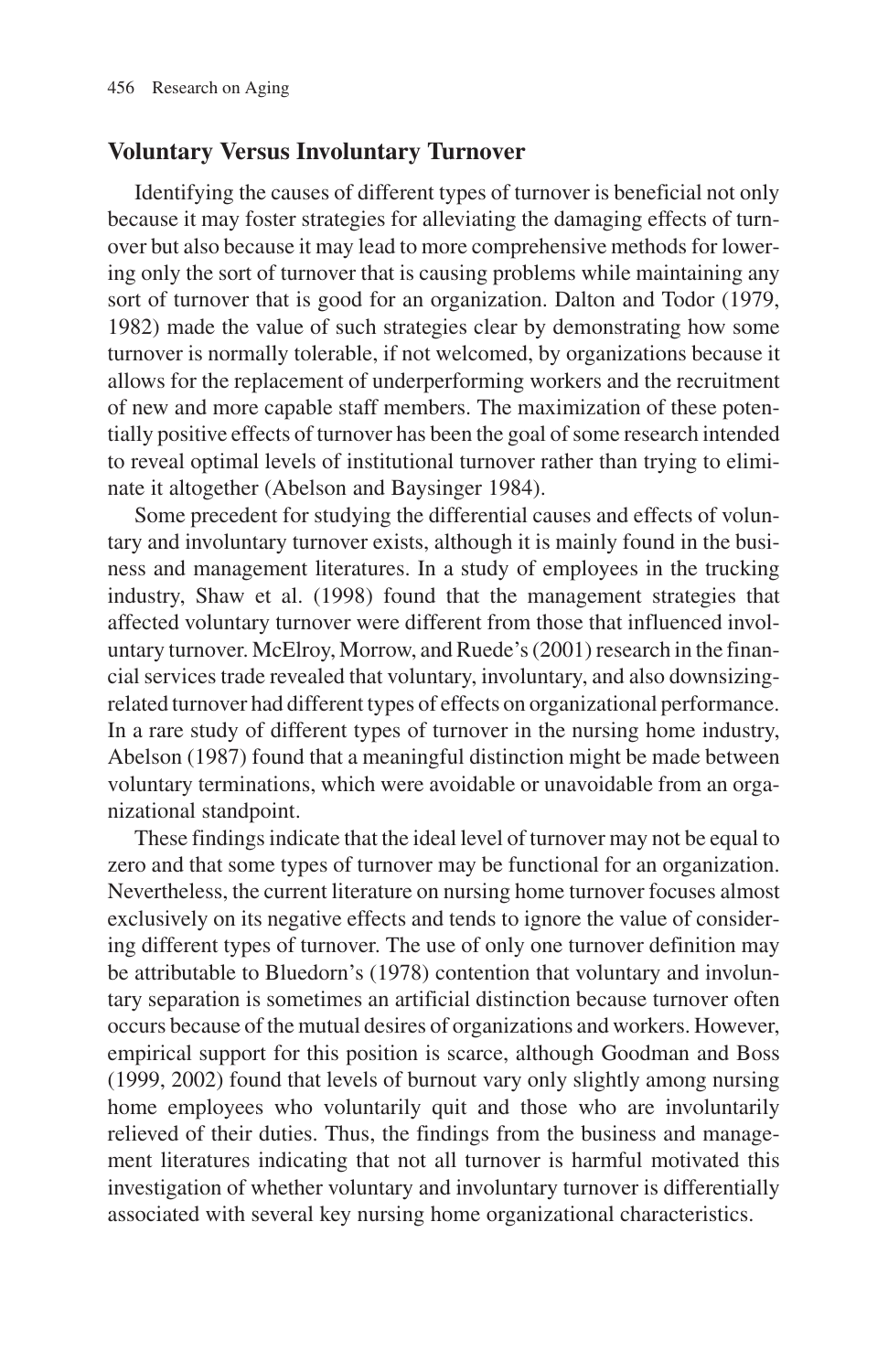# **Conceptual Framework and Hypotheses**

Abelson and Baysinger (1984) proposed that organizations can maximize labor force efficiency by seeking industry-specific optimal levels of employee turnover. Turnover levels may be described as optimal when an organization is either spending enough of its resources to retain its most valued employees, without unintentionally inducing the retention of its less valued employees, or stimulating enough employee security and satisfaction to retain its most valued employees, without failing to closely monitor job performance through the termination of its underperforming employees. Policies for achieving these goals, however, must be framed within the context of the actual costs involved. Optimizing specific turnover levels can be a difficult challenge that may require gaining control over both the number of employees who willfully leave their jobs and the number of employees who are terminated by an organization.

Lowering the voluntary turnover of valued employees is a goal that most organizations will seek for obvious reasons. To achieve this goal, managers may choose to increase job satisfaction by raising salaries and benefits, reducing workloads, or improving the quality of workplace conditions. To ensure that less valuable employees do not unintentionally benefit from the same enhancements, however, managers may need to regularly evaluate the adequacy of job performance and reward it accordingly. Yet this approach may not always be possible or within the interest of an organization. For example, benefits such as less burdensome workloads and cleaner working conditions are likely to be shared by all employees regardless of their value to an organization. These factors suggest that less valued employees may be more effectively removed through involuntary termination, although this goal is not always accomplished without some difficulty.

Under ideal circumstances, managers would prefer to remove underperforming staff members and those whom an organization does not rely on to operate efficiently. Thus, it is in the interest of an organization to hire managers who are competent at assessing both the quality of performance and the number of staff members who are needed to care for the residents in the facility. This sort of effective management requires that staff members be periodically monitored and reassessed to determine the extent to which they are still needed. Yet these interests may be further complicated by tight conditions in the local labor market, which may prevent managers from bringing in new employees.

We expected that several types of organizational characteristics would be associated with lower voluntary turnover in nursing homes because they enhance job satisfaction by reducing burdensome workloads and enhancing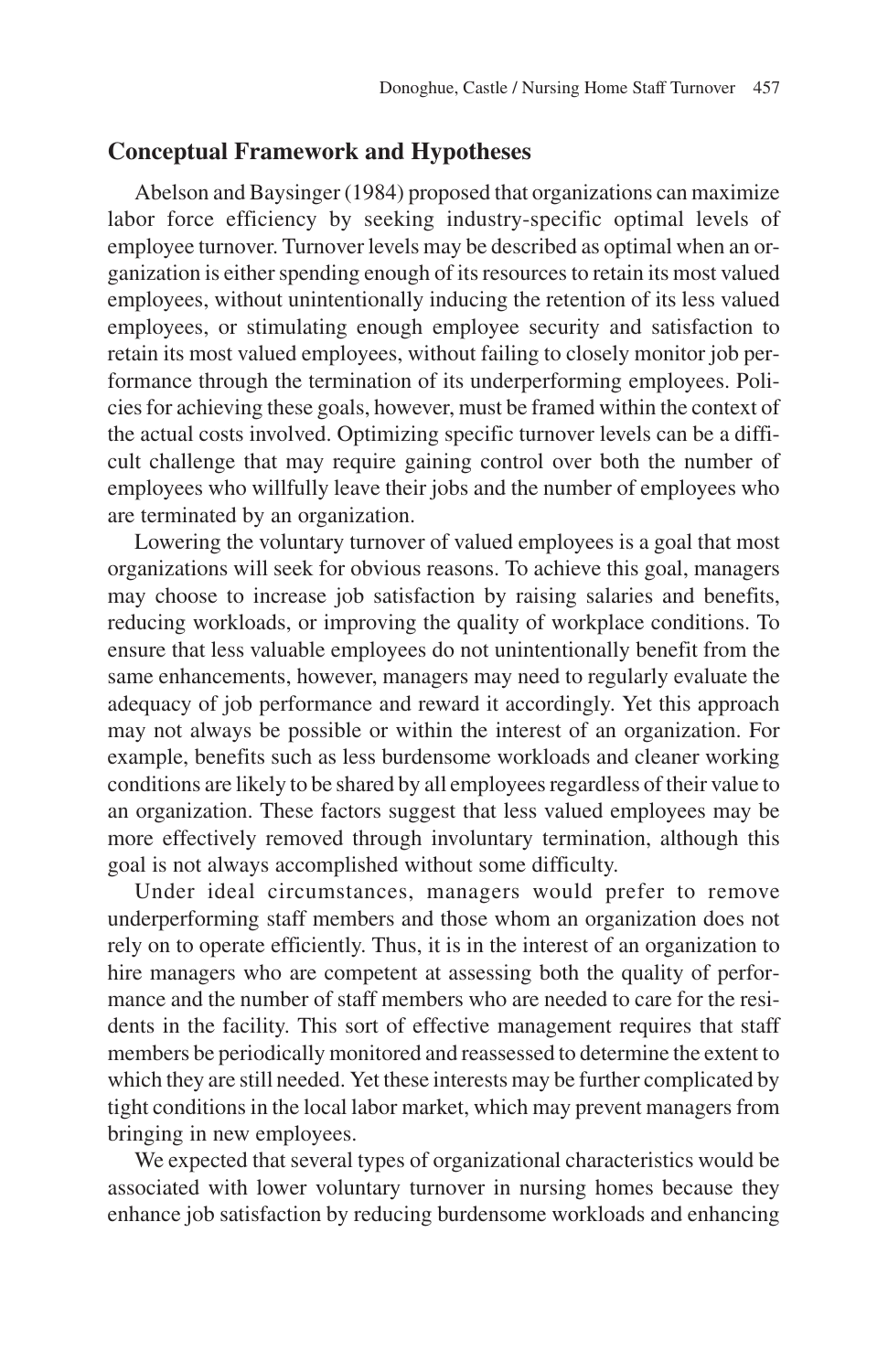| Organizational Characteristic | <b>Voluntary Turnover</b> | <b>Involuntary Turnover</b> |
|-------------------------------|---------------------------|-----------------------------|
| Higher staffing ratios        |                           |                             |
| Higher quality of care        |                           |                             |
| Higher Medicaid census        |                           |                             |

**Table 1 Hypothesized Associations Between Organizational Characteristics and Turnover**

job stability. However, we believe that these same organizational characteristics may be associated with higher involuntary turnover because they make formal caregivers more expendable and lead to closer staff supervision. Table 1 shows a list of these characteristics and their anticipated effects on voluntary and involuntary turnover.

We begin by considering the ratio of formal caregivers to residents. Because a higher ratio of formal caregivers to residents would seem to indicate a lower level of burden being placed on the staff, we anticipated that it would be associated with less voluntary turnover. In a recent study, Anderson et al. (2004) tested this hypothesis using hours per resident day as an indicator of nurse workload. These authors found that RN turnover is higher in nursing homes in which workloads are greater but that LPN and NA turnover is lower under the same conditions. Anderson et al. attributed the negative association for LPNs and NAs to satisfaction that arises from frequent contact with residents and the positive association among RNs to be a spurious effect related to the higher number of RNs in nursing homes with higher levels of acuity. Nevertheless, Harrington and Swan (2003) found a negative association between staff-to-patient ratios and turnover among all types of formal caregivers. These contradictory findings may be explained by the difficult managerial challenge of counterbalancing voluntary and involuntary turnover. Although nursing home administrators may enjoy lower levels of voluntary turnover by maintaining high ratios of staff members to residents, they may also experience pressure to decrease the sizes of their workforces if the costs of maintaining those staff ratios become too high. Thus, we formulated the following hypotheses:

*Hypothesis 1:* Higher staff ratios of formal caregivers will be associated with lower voluntary turnover.

*Hypothesis 2:* Higher staff ratios of formal caregivers will be associated with higher involuntary turnover.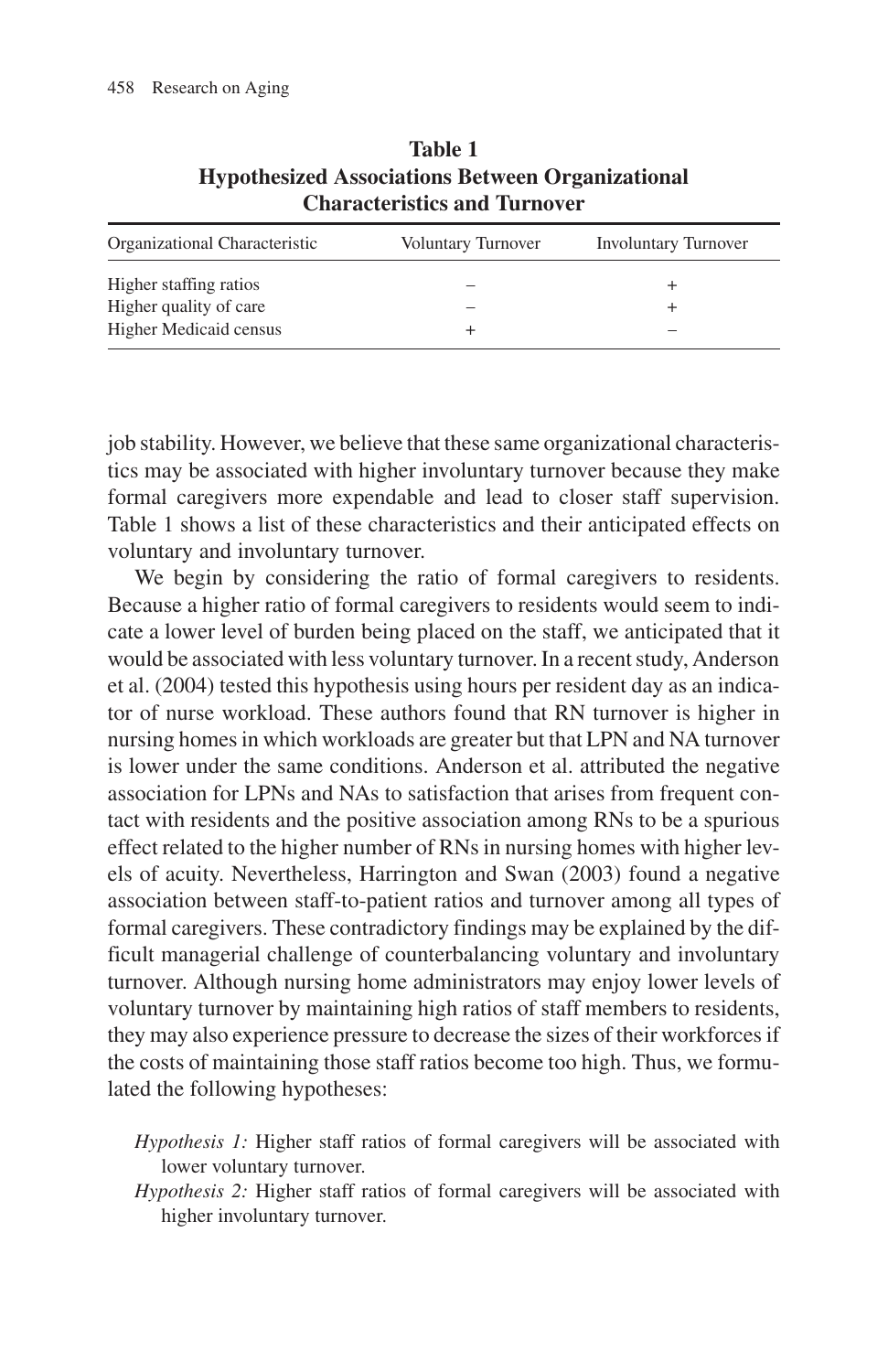Formal caregivers who work in an environment that appears clean and safe for themselves and their residents would appear more likely to be satisfied with their jobs. Spector and Takada (1991) found an association between higher levels of functional decline among residents and higher formal caregiver turnover. This may indicate that staff members are less satisfied when they cannot see residents stabilizing or improving. Higher quality conditions may also be more conducive to feelings of closeness between staff members and residents, which has been found to lower staff turnover (Parsons et al. 2000).

*Hypothesis 3:* Higher quality care will be associated with lower voluntary turnover.

Higher quality may be difficult to achieve, however, unless nursing home administrators adequately monitor their staff members and replace inadequate workers. Dalton and Todor (1979, 1982) argued that turnover does not always hinder organizational efficiency and that in fact, the turnover of less skilled or less motivated employees can actually have positive effects for an organization. Pillemer (1988) also noted that closer staff supervision may be an effective safeguard against patient abuse.

*Hypothesis 4:* Higher quality care will be associated with higher involuntary turnover.

Nursing homes that accept higher proportions of Medicaid residents have been found to offer a lower quality of care (Spector and Takada 1991). This association has been widely attributed to low Medicaid reimbursement rates. Nursing homes that rely more heavily on Medicaid residents may be unlikely to offer higher wages or superior benefits.

*Hypothesis 5:* A lower Medicaid census will be associated with lower voluntary turnover.

On the other hand, nursing homes with more financial constraints may also be less capable of allocating the necessary resources to monitor staff members' behavior and adequacy.

*Hypothesis 6:* A lower Medicaid census will also be associated with lower involuntary turnover.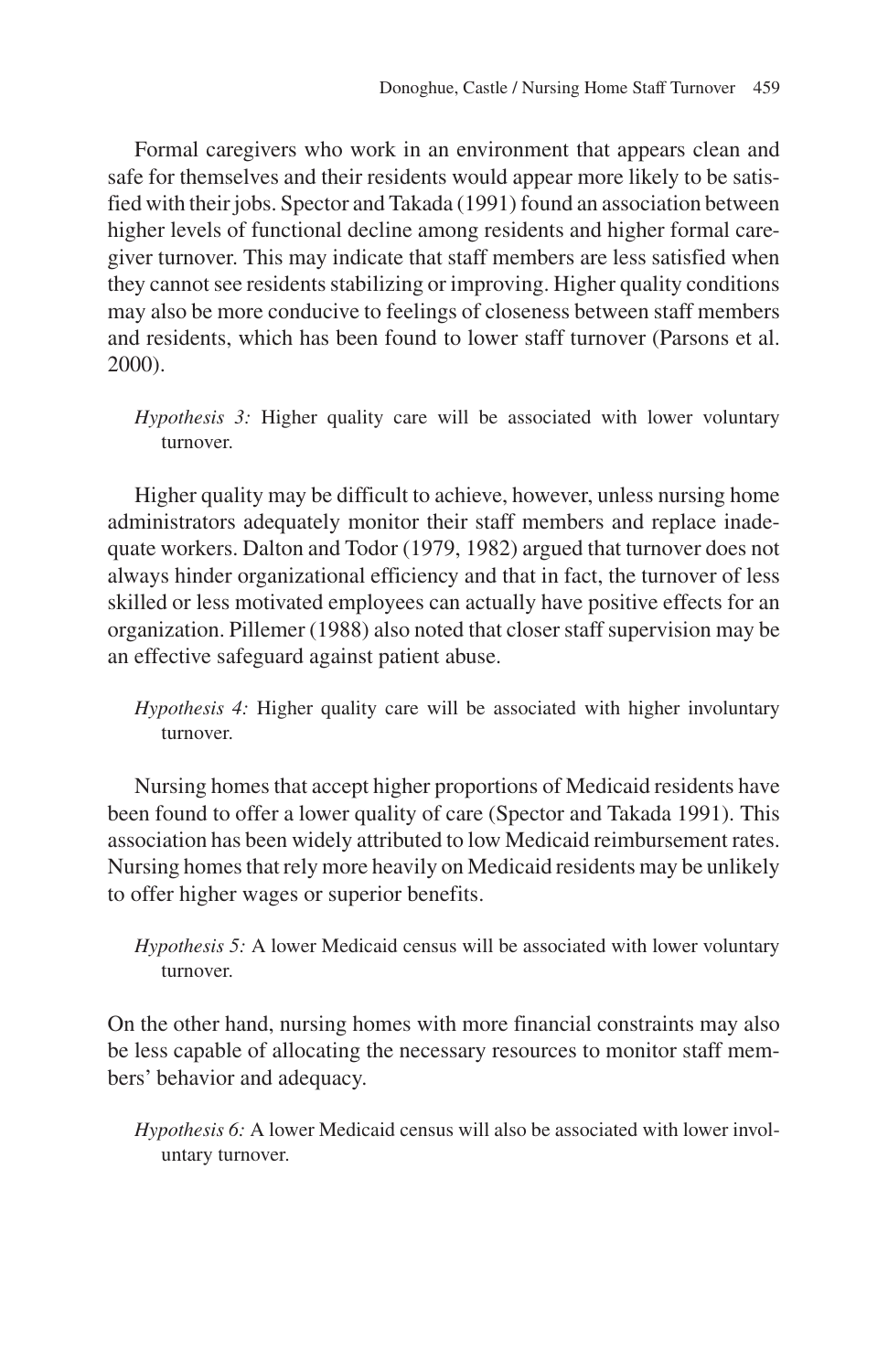### **Data and Methods**

#### **Sources of Data**

This analysis was based on primary data collected from a survey of nursing home administrators conducted between October 2002 and March 2003 and also secondary data from the 2004 Online Survey, Certification and Recording (OSCAR) system. The administrator survey was used to obtain information on both voluntary and involuntary turnover among RN, LPN, and NA staff members. The resulting data set was then merged with the 2004 OSCAR system to facilitate the analysis of associations between turnover and organizational characteristics. Because the 2004 OSCAR system is lagged by approximately 12 months, it should reflect nearly the exact point in time when the administrator survey was conducted. As a result, the merging of the two surveys was not likely to have resulted in bias associated with time.

The administrator survey consisted of 27 items. In developing the questionnaire, the items were pilot tested with 10 administrators. This included mailing the questionnaire to the administrators and following up with phone calls. This resulted in minor changes to the questions. Seven items asked for demographic and descriptive characteristics of the administrators, and the remaining items asked either staffing or turnover questions. Administrators were not provided with exact guidance on how to calculate turnover rates or staffing levels. So, in all cases, turnover rates and staffing levels given were on the basis of administrators' own methodologies. As is the case with most mail surveys, we do not know whether the administrators were the ultimate respondents to our questionnaire.

The main goal of the OSCAR system is to monitor the quality of care in American nursing homes on an ongoing basis. State and federal agencies collect information on the quality of care and also key organizational characteristics through regular onsite inspections and provide the information to the Centers for Medicare and Medicaid Services (CMS) for the purpose of certifying facilities for participation in the Medicare and/or Medicaid programs.

The nursing homes selected for the current analysis were all included among the approximately 17,000 facilities in the OSCAR system data set. In addition, we used several of the data elements measured by the survey for this analysis including the number of full-time equivalent (FTE) RN, LPN, and NA staff members; the current number of residents; the activities of daily living (ADL) score (or the average level of need for assistance with daily living); the number of quality-of-care deficiencies; average occupancy; profit status; chain membership; and Medicaid census.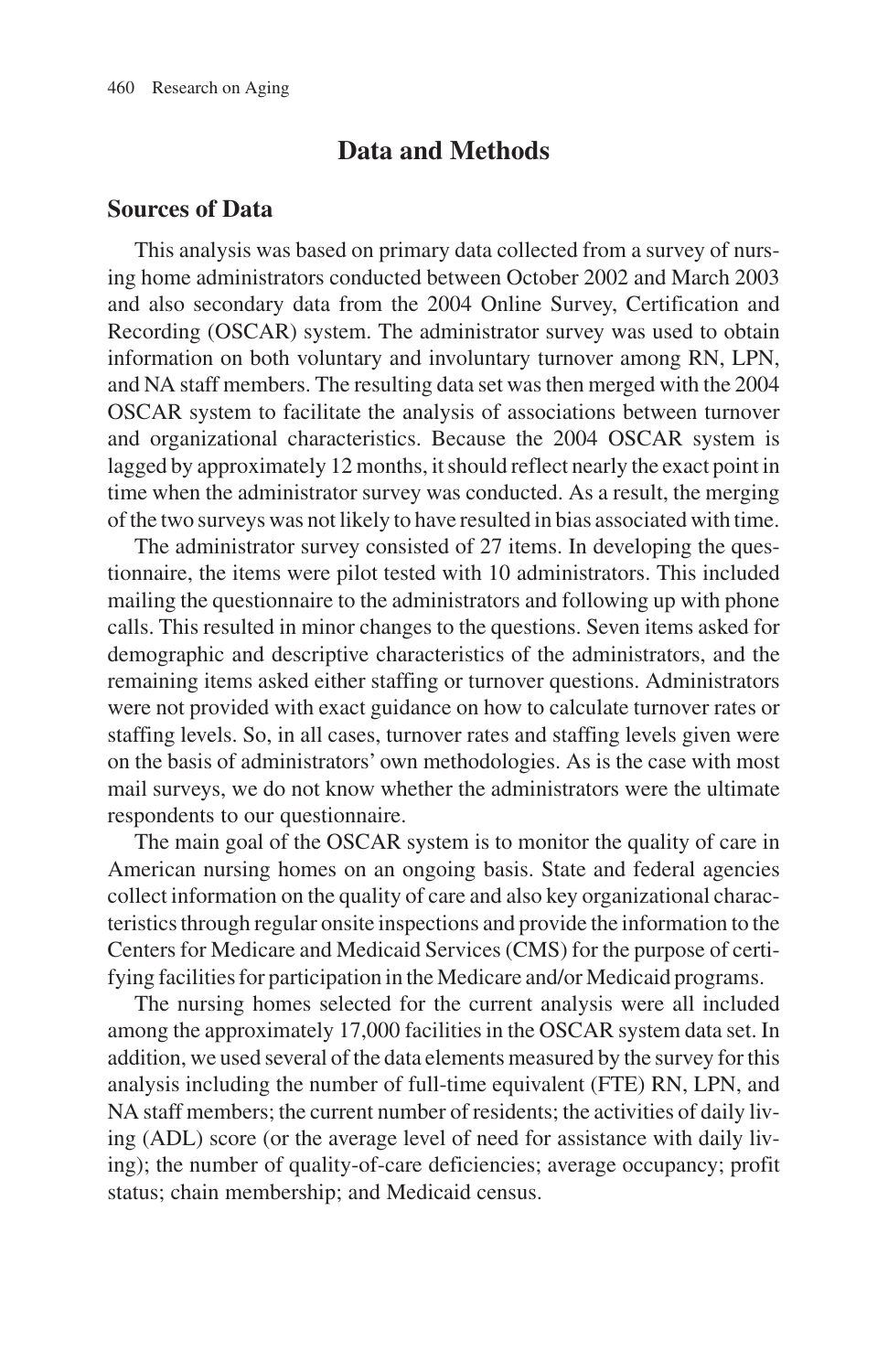Many researchers rely on the OSCAR system as a means of linking nursing home characteristics to other sources of data. Favorable comments regarding its reliability have come from a variety of sources (see Harrington et al. 2000; Institute of Medicine 2001). The OSCAR system has also recently become one of the primary sources of data for Nursing Home Compare, the online consumer source of information on the quality of nursing home care that is maintained by the CMS (Mukamel and Spector 2003).

#### **Sample Selection**

Using data collected in 2002 by the American Health Care Association (AHCA), we selected nursing homes from 2 states that were found to be experiencing high NA turnover and 2 states that were experiencing low NA turnover. The AHCA data were collected from 6,991 facilities in all 50 states (Decker et al. 2003). The states were first categorized as having high, medium, and low staff turnover by their tercile distributions. Two states were then randomly selected from both the top and bottom terciles of nursing staff turnover. Missouri and Texas were chosen from the high tercile. Connecticut and New Jersey were chosen from the low tercile. Missouri facilities had an average of 123% NA turnover, and Texas facilities had an average of 105% NA turnover. Connecticut facilities had an average of 49% NA turnover, and New Jersey facilities had an average of 46% NA turnover. These same states were also in the high and low tercile distributions for LPN and RN turnover.

Because the OSCAR system excludes homes that are not participating in Medicare or Medicaid certification, we also removed these facilities. The resulting sampling frame consisted of 623 nursing homes from Missouri, 1,331 from Texas, 321 from Connecticut, and 355 from New Jersey. From that list, 526 facilities (or 20% of the overall sample) were randomly selected for inclusion in the study. Each facility was sent a survey that was to be filled out and returned by an administrator.

#### **Analysis**

The analysis consisted of three sets of multinomial logistic regression models that reflected the associations between the nursing home characteristics and turnover among the three types of formal caregiver staff members (RNs, LPNs, and NAs). Multinomial logistic regression is a generalization of the more commonly used dichotomous logistic regression, which may be used when there is an alternative outcome category that may occur instead of the event of interest. A multinomial logit may be inappropriate if two of the alternatives are close substitutes (known as the independence-of-irrelevant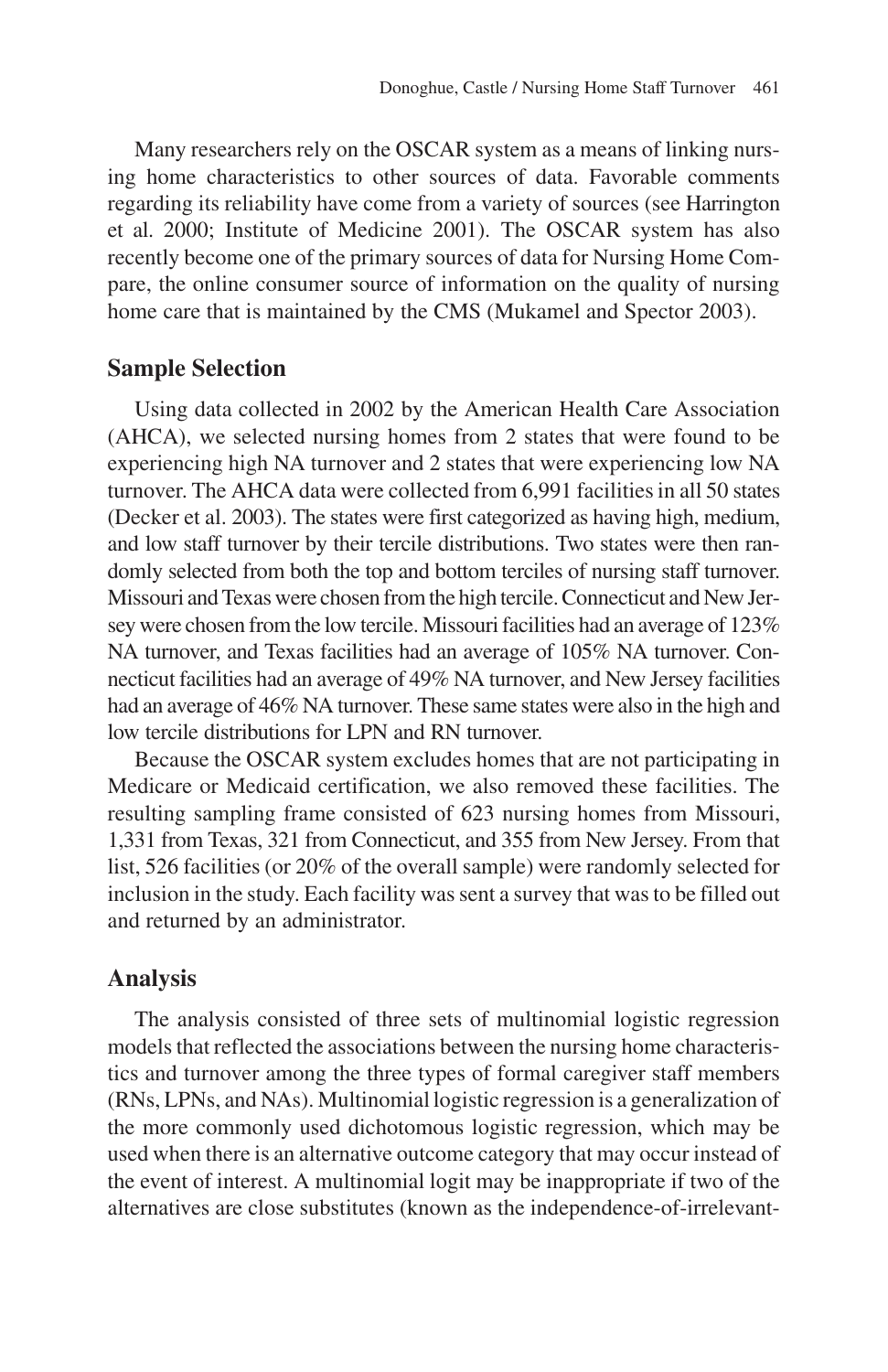alternatives assumption). A Hausman and McFadden (1984) test was used to address this issue. This test is based on the idea that if a category is dropped and the independence-of-irrelevant-alternatives assumption is true, then the estimated coefficients should not change. On the basis of this test, we found it appropriate to use multinomial logistic regression.

Each set of models presented (e.g., the set predicting RN turnover) consists of four columns representing the adjusted odds ratios for high voluntary turnover, low voluntary turnover, high involuntary turnover, and low involuntary turnover for each of the independent variables. In all cases, the ratios represent the likelihood of an extreme level (high or low) of voluntary or involuntary turnover versus the medium level.

#### **Model Specification and Operationalization**

We calculated both voluntary and involuntary turnover by dividing the total number of terminations over a six-month period by the total number of FTE staff members for each of the three types of caregiving staff members (RNs, LPNs, and NAs). These figures were then multiplied by two to obtain an estimated annual rate. This definition (and six-month time frame) was used because in prior analyses, we determined the reported rates to be more precise than other definitions of turnover. Voluntary turnover represents a self-reported measure of the loss of workers who quit of their own volition, and involuntary turnover represents a self-reported measure of the loss of workers whom an organization has willfully released.

To facilitate multinomial logistic regression, the turnover rates were grouped into three categories: low, medium, and high. These were defined as 0% to 20%, 21% to 50%, and greater than 51% turnover, respectively. The low group was used because some recent work in other sectors of health care suggests that a 0% to 20% level of turnover has different consequences from other levels (Abelson and Baysinger 1984). High levels of turnover are also commonly thought to be detrimental to organizations. An often quoted level of detrimental high turnover is 51%, which comes from the work of Price (1977), who determined that "any [turnover] figure in excess of 50% is considered problematic for the effectiveness of the organization and perhaps for its survival" (p. 45). Therefore, we used this level to define the high-turnover groups. Brannon et al. (2002) also used high and low turnover rates in their analyses, because they also proposed that these rates would have different effects on facilities.

Three measures of FTE staffing levels were used, one for each of the three types of caregiving staff members (RNs, LPNs, and NAs). In each case, the total number of staff members was divided by the total number of beds and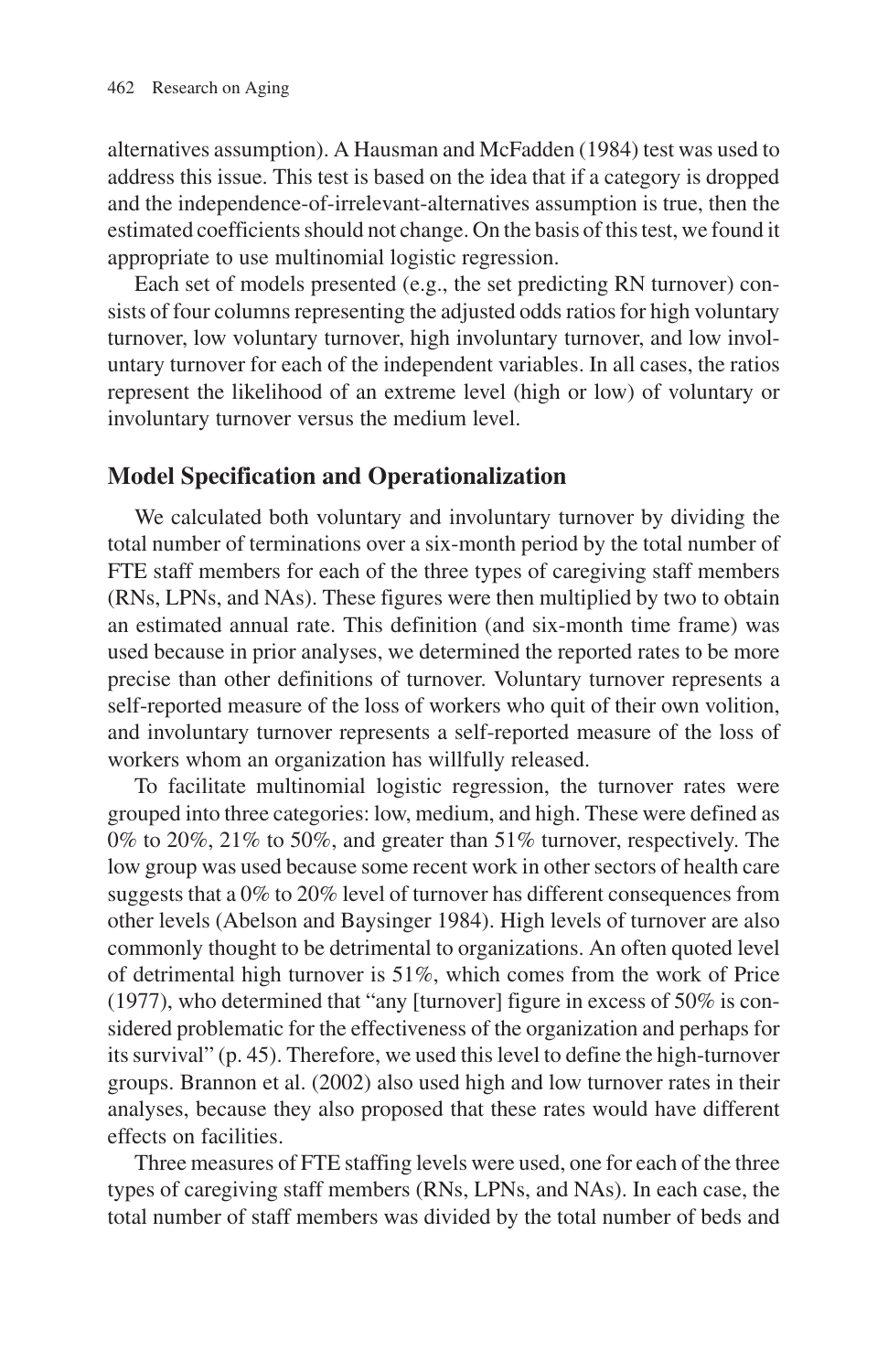then categorized as either low or high relative to the median level. Resident case mix was measured using an ADL score. The OSCAR system data set provides three ADLs (eating, toileting, and transferring), to which we assigned a score from 0 to 3 by using no assistance, a moderate need for assistance, and a high degree of need for assistance, respectively. We then summed these scores, with higher scores indicating greater impairment levels.

The number of deficiency citations was used as a measure of the quality of care. The OSCAR system assesses for as many as 185 deficiency citations or violations of federal nursing home standards (see U.S. General Accounting Office 1998 for specific definitions and further explanation of the deficiency citation process). We used only those deficiencies that directly relate to care quality (19 deficiencies; e.g., facilities must ensure that residents are free of any significant medication errors and that they receive necessary treatment and specialized services). Cited deficiencies are very commonly used proxy measures of care quality (U.S. General Accounting Office 1998, 1999).

Average occupancy reflects the percentage of nursing home beds that were in use by residents at the time of the survey. The facilities were divided into high and low categories of occupancy in relation to the median. The same operation was used to define the percentage of residents who were currently covered by the Medicaid program. We categorized nursing homes by their profit status (for profit or nonprofit) and their membership in chains. Finally, we also included state dummy variables in all analyses.

### **Results**

Three hundred fifty-four responses were received from our nursing home sample (a response rate of 67%). The response rate varied little across the states, with Missouri having a response rate of 58% ( $n = 73$ ), Texas 71% ( $n =$ 190), Connecticut 66% (*n* = 42), and New Jersey 70% (*n* = 49). In general, most items on the questionnaire were answered. Missing data occurred in fewer than 1% of cases and were evenly distributed across questions and states. Using facility factors from the OSCAR system data (i.e., bed size, ownership, chain membership, Medicaid occupancy, and average census), no significant differences were found in the bivariate analysis of respondent and nonrespondent facilities. Examining the correlations between the variables and using a threshold of .80, the variables showed no problems of collinearity (not shown). In addition, the variance inflation factors suggested that multicollinearity was not problematic.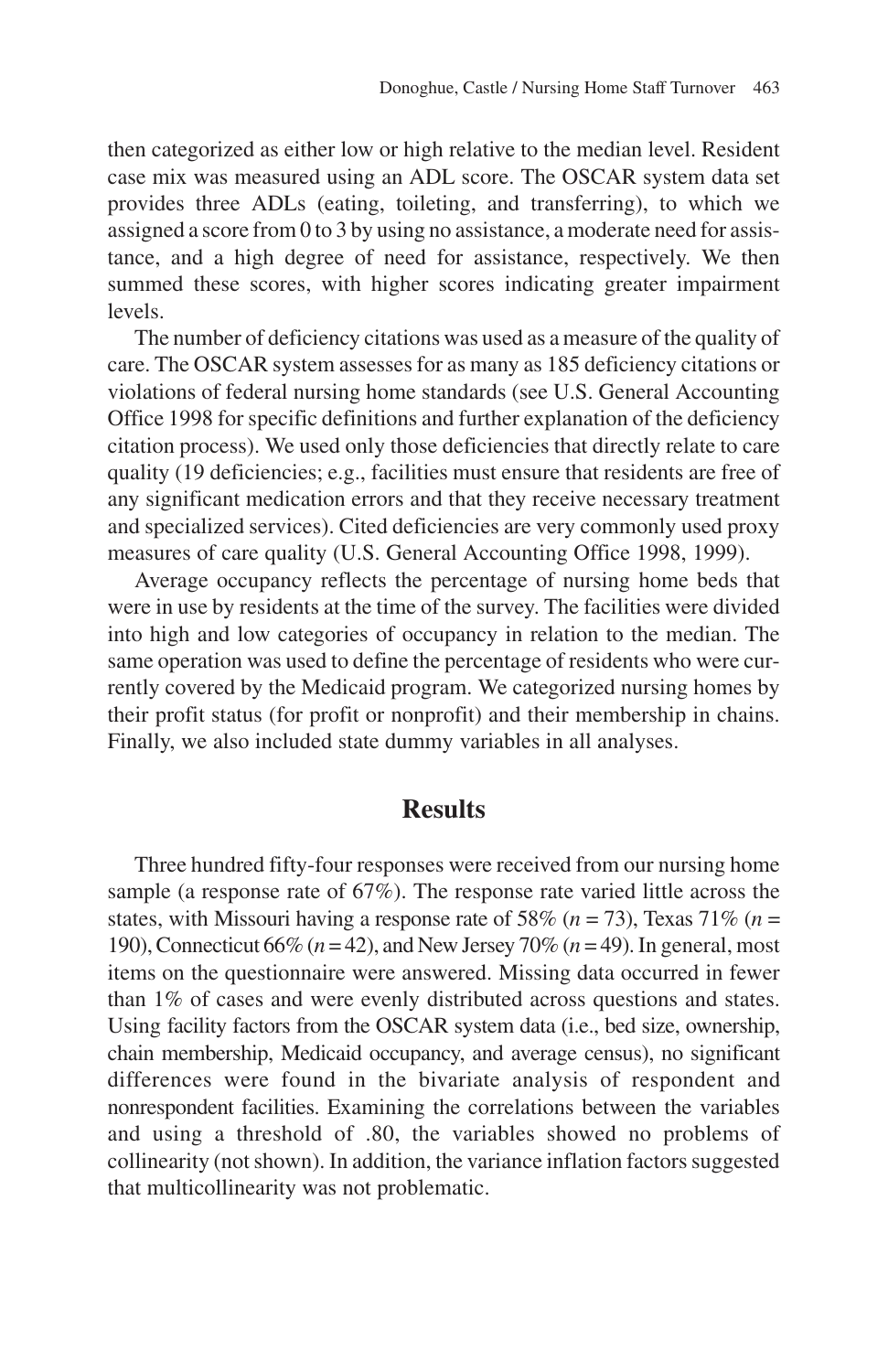| Statistic                                | $M$ (or $%$ ) | SD    |
|------------------------------------------|---------------|-------|
| Dependent variables                      |               |       |
| RN voluntary turnover                    | 47%           | 40.5% |
| LPN voluntary turnover                   | 52%           | 43.3% |
| NA voluntary turnover                    | 73%           | 57.4% |
| RN involuntary turnover                  | 9%            | 9.2%  |
| LPN involuntary turnover                 | 16%           | 13.8% |
| NA involuntary turnover                  | 27%           | 20.0% |
| Organizational characteristics           |               |       |
| FTE RNs per 100 residents                | 25.9          | 4.6   |
| FTE LPNs per 100 residents               | 23.7          | 4.8   |
| FTE NAs per 100 residents                | 38.5          | 3.6   |
| ADL score                                | 0.27          | 0.12  |
| One or more quality-of-care deficiencies | 26%           |       |
| Average occupancy                        | 88%           | 18%   |
| For profit                               | 75%           |       |
| Chain membership                         | 55%           |       |
| Medicaid census                          | 48%           |       |
|                                          |               |       |

**Table 2 Descriptive Statistics**

Note:  $RN =$  registered nurse; LPN = licensed practical nurse;  $NA =$  nurse aid;  $FTE =$  full-time equivalent; ADL = activities of daily living.

The descriptive statistics for all of the variables in the analysis appear in Table 2. The voluntary turnover rates for RN, LPN, and NA staff members were 47%, 52%, and 73%, respectively. These rates ranged from three to five times as high as the involuntary turnover rates for the same types of staff members, which were 9%, 16% and 27%, respectively. Because there are no known previous estimates of voluntary and involuntary turnover, it is not certain how well these figures represent the national levels. The six-month NA total turnover rate (voluntary plus involuntary) was about 50%. This is consistent with the 51% six-month NA turnover rate found by Brannon et al. (2002) in a sample of nursing homes from 8 states, although it is much higher than the 32% rate found by Banaszak-Holl and Hines (1996) in an earlier sample of nursing homes from 10 states.

The results of the multinomial regression analyses for the effects of organizational characteristics on caregiver turnover can be found in Table 3. The pseudo- $R<sup>2</sup>$  coefficients for each model indicate that the organizational characteristics explained between 15% and 21% of the variation in the odds of having high or low turnover for both voluntary and involuntary levels and across all three types of caregivers.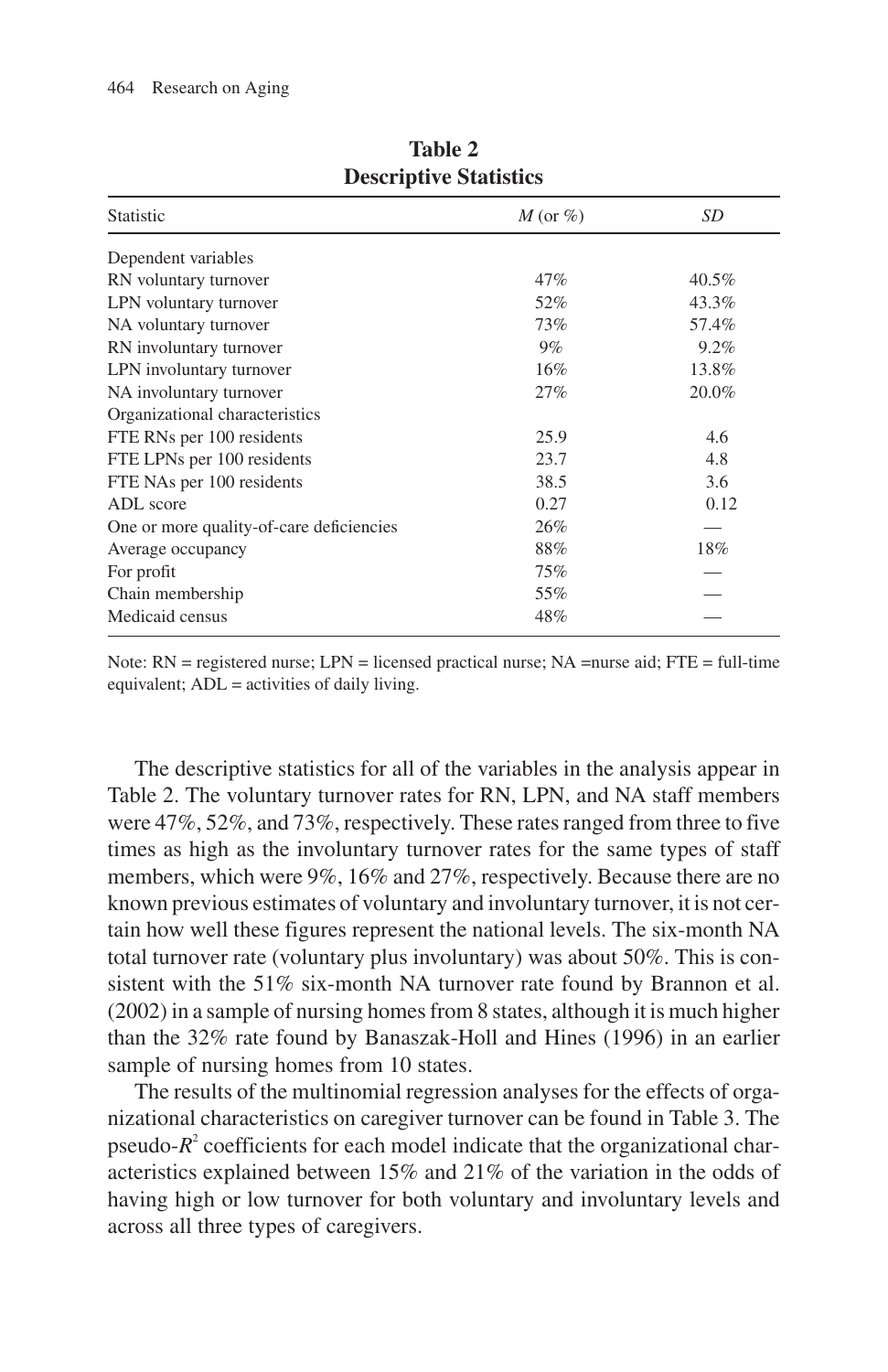|                                                     | Turnover of Formal Caregivers and Organizational Characteristics            |                                                                            |                                                                                 |                                                                                |
|-----------------------------------------------------|-----------------------------------------------------------------------------|----------------------------------------------------------------------------|---------------------------------------------------------------------------------|--------------------------------------------------------------------------------|
| Variable                                            | Turnover vs. Medium<br>Voluntary Turnover<br>High Voluntary<br>AOR (95% CI) | Turnover vs. Medium<br>Voluntary Turnover<br>Low Voluntary<br>AOR (95% CI) | Turnover vs. Medium<br>Involuntary Turnover<br>High Involuntary<br>AOR (95% CI) | Turnover vs. Medium<br>Involuntary Turnover<br>Low Involuntary<br>AOR (95% CI) |
| <b>RNs</b>                                          |                                                                             |                                                                            |                                                                                 |                                                                                |
| FTE RNs per 100 beds (high vs. low)                 | $0.89(0.80 to 0.97)$ **                                                     | $0.99(0.82 \text{ to } 1.05)$                                              | $1.04(1.00 to 1.17)$ *                                                          | $0.99(0.82 \text{ to } 1.05)$                                                  |
| FTE LPNs per 100 beds (high vs. low)                | $0.87(0.82 \text{ to } 1.08)$                                               | 1.06 (0.89 to 1.18)                                                        | $0.97(0.87 \text{ to } 1.10)$                                                   | $1.06(0.89 \text{ to } 1.18)$                                                  |
| FTE NAs per 100 beds (high vs. low)                 | $0.96(0.61 to 0.98)$ *                                                      | 1.16 (1.03 to 1.14)**                                                      | $1.06(1.01 to 1.18)$ *                                                          | 1.16 (1.03 to 1.14)**                                                          |
| ADL score (high vs. low)                            | $1.08$ (1.00 to 1.15)*                                                      | $0.82(0.69 \text{ to } 1.15)$                                              | $1.10(0.98 \text{ to } 1.12)$                                                   | $0.82(0.69 \text{ to } 1.15)$                                                  |
| Deficiency citations (high quality vs. low quality) | 0.92(0.86 to 1.05)                                                          | 1.06 (1.01 to 1.14)**                                                      | $1.12(1.01 to 1.19)$ *                                                          | $0.76(0.61 to 0.94)$ **                                                        |
| Average occupancy (high vs. low)                    | $1.07(0.93 \text{ to } 1.20)$                                               | $1.05$ (1.02 to $1.12$ )*                                                  | $1.10(1.03 \text{ to } 1.20)$ *                                                 | $1.05(1.02 \text{ to } 1.12)^*$                                                |
| For profit (1 vs. 0)                                | 1.11 (1.01 to $1.19$ )*                                                     | $0.79(0.68 \text{ to } 0.99)$ *                                            | $1.07(1.03 \text{ to } 1.16)^*$                                                 | $0.79(0.68 \text{ to } 0.99)$ *                                                |
| Chain membership (1 vs. 0)                          | 1.13 (1.06 to 1.29)**                                                       | $0.98(0.90 to 0.99)$ *                                                     | 1.13 (1.06 to 1.29)**                                                           | $0.98(0.90\text{ to }0.99)$ *                                                  |
| Medicaid census (high vs. low)                      | $1.07(1.02 \text{ to } 1.19)^*$                                             | $0.77(0.64 \text{ to } 0.97)$ **                                           | $0.90(0.80 \text{ to } 0.99)^*$                                                 | $1.07(1.00 to 1.09)$ **                                                        |
| Pseudo- $R^2$                                       |                                                                             |                                                                            |                                                                                 |                                                                                |
| LPNs                                                |                                                                             |                                                                            |                                                                                 |                                                                                |
| FTE RNs per 100 beds (high vs. low)                 | $0.99(0.89 \text{ to } 1.07)$                                               | $0.93(0.88 \text{ to } 1.10)$                                              | $1.07(1.02 \text{ to } 1.11)^*$                                                 | 1.09 (0.89 to 1.20)                                                            |
| FTE LPNs per 100 beds (high vs. low)                | $0.88(0.84 \text{ to } 1.09)$                                               | 1.03(0.91 to 1.13)                                                         | $1.06(0.89 \text{ to } 1.12)$                                                   | $1.04(0.96 \text{ to } 1.11)$                                                  |
| FTE NAs per 100 beds (high vs. low)                 | $0.90(0.56 to 0.96)$ **                                                     | $1.12$ (1.04 to 1.13)**                                                    | $1.05(1.01 to 1.15)$ *                                                          | $0.96(0.89 \text{ to } 0.98)$ *                                                |
| ADL score (high vs. low)                            | 1.11 (1.02 to 1.16)*                                                        | $0.84(0.76 \text{ to } 1.11)$                                              | $1.12(0.96 \text{ to } 1.16)$                                                   | $0.87(0.79 \text{ to } 1.11)$                                                  |
| Deficiency citations (high quality vs. low quality) | 0.95(0.89 to 0.98)                                                          | $1.03$ (1.02 to $1.12$ )*                                                  | $1.20(1.08 \text{ to } 1.25)^*$                                                 | $0.87(0.76 \text{ to } 0.94)$ **                                               |
| Average occupancy (high vs. low)                    | 1.04(0.97 to 1.12)                                                          | $1.05$ (1.02 to $1.12$ )*                                                  | $1.16(1.03 \text{ to } 1.22)^*$                                                 | $1.06(1.02 \text{ to } 1.10)*$                                                 |
|                                                     |                                                                             |                                                                            |                                                                                 | (continued)                                                                    |

Table 3<br>Multinomial Logistic Regression Analyses Examining Voluntary and Involuntary **Multinomial Logistic Regression Analyses Examining Voluntary and Involuntary**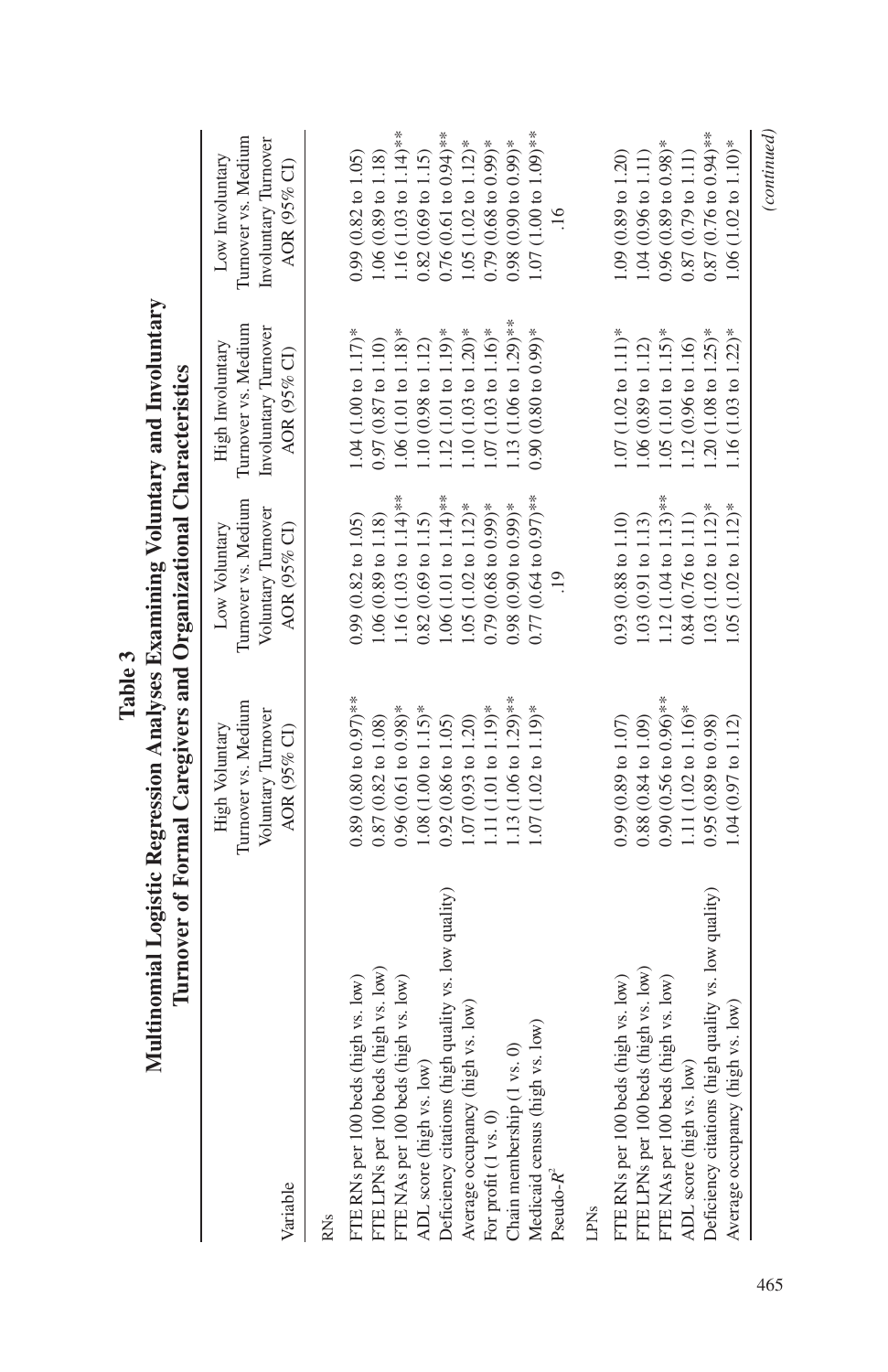| Variable                                                                                                           | Turnover vs. Medium<br>Voluntary Turnover<br>High Voluntary<br>AOR (95% CI)        | Turnover vs. Medium<br>Voluntary Turnover<br>Low Voluntary<br>AOR (95% CI)               | Turnover vs. Medium<br>Involuntary Turnover<br>High Involuntary<br>AOR (95% CI)            | Turnover vs. Medium<br>Involuntary Turnover<br>Low Involuntary<br>AOR (95% CI)       |
|--------------------------------------------------------------------------------------------------------------------|------------------------------------------------------------------------------------|------------------------------------------------------------------------------------------|--------------------------------------------------------------------------------------------|--------------------------------------------------------------------------------------|
| Medicaid census (high vs. low)<br>Chain membership (1 vs. 0)<br>For profit (1 vs. 0)<br>Pseudo- $R2$               | 1.06 (1.01 to 1.09)**<br>1.10 (1.03 to 1.12)**<br>1.02(0.90 to 1.11)               | $0.87(0.78 \text{ to } 0.97)$ *<br>$0.95(0.84 \text{ to } 0.97)^*$<br>0.99(0.93 to 1.08) | $0.96(0.89 \text{ to } 0.98)$ **<br>$1.09(1.07 \text{ to } 1.18)$ *<br>1.01 (0.91 to 1.18) | 1.11 (1.02 to $1.18$ )*<br>$0.92(0.78 \text{ to } 0.98)$ *<br>$0.97(0.90 to 0.99)^*$ |
| <b>NAs</b>                                                                                                         |                                                                                    |                                                                                          |                                                                                            |                                                                                      |
| FTE LPNs per 100 beds (high vs. low)<br>FTE RNs per 100 beds (high vs. low)<br>FTE NAs per 100 beds (high vs. low) | $0.90(0.87 \text{ to } 0.96)$ **<br>$0.90(0.76 to 0.97)$ **<br>1.07 (0.92 to 1.07) | $1.19(1.05 \text{ to } 1.16)^*$<br>$0.90(0.78 \text{ to } 1.10)$<br>1.10(0.91 to 1.12)   | $1.08(1.01 to 1.18)$ <sup>*</sup><br>$1.05(1.01 to 1.14)$ *<br>0.99(0.90 to 1.08)          | 1.15 (1.05 to 1.16)**<br>1.08 (0.92 to 1.16)<br>1.13 (0.92 to 1.10)                  |
| Deficiency citations (high quality vs. low quality)<br>ADL score (high vs. low                                     | 1.10 (1.02 to $1.14$ )*<br>$0.96(0.89 \text{ to } 1.06)$                           | $1.08(1.02 \text{ to } 1.10)$ **<br>$0.87(0.81 \text{ to } 0.91)^*$                      | $1.12(1.04 \text{ to } 1.13)^*$<br>$1.09(0.93 \text{ to } 1.00)$ *                         | $0.88(0.76 \text{ to } 1.10)$<br>1.07(0.91 to 1.12)                                  |
| Average occupancy (high vs. low)                                                                                   | 1.08 (0.95 to 1.17)                                                                | $1.07(1.03 \text{ to } 1.11)^*$                                                          | $1.14(1.07 \text{ to } 1.18)$ <sup>**</sup>                                                | $1.06$ (1.03 to $1.14$ )*                                                            |
| For profit $(1 \text{ vs. } 0)$                                                                                    | $1.09$ $(1.04$ to $1.11$ <sup>*</sup>                                              | $0.90(0.84 \text{ to } 0.95)$ *                                                          | $1.06(1.01 \text{ to } 1.15)^*$                                                            | $0.88(0.78 \text{ to } 0.97)$ *                                                      |
| Chain membership (1 vs. 0)                                                                                         | $1.15(1.07 \text{ to } 1.19)$ <sup>**</sup>                                        | $0.92(0.80)$ to $0.93$ <sup>*</sup>                                                      | $1.16(1.05 \text{ to } 1.24)^*$                                                            | $0.95(0.91 to 0.99)^*$                                                               |
| Medicaid census (high vs. low)                                                                                     | $1.08$ (1.03 to 1.15)*                                                             | $0.81(0.66 to 0.91)$ **                                                                  | $0.93(0.86 \text{ to } 0.97)$ *                                                            | $1.05(0.80 \text{ to } 1.19)$                                                        |
| Pseudo- $R$                                                                                                        |                                                                                    |                                                                                          |                                                                                            | Ŋ                                                                                    |
| たくしゃ こうこう こうしょう しんく こうしゃ                                                                                           | 一个人,一个人,一个人的人,一个人,一个人,不是一个人的人,一个人,一个人的人,一个人的人,一个人的人,一个人的人,一个人的人,一个人的人,一个人的人,一个人的人  |                                                                                          |                                                                                            | $\frac{1}{2}$                                                                        |

Note: AOR = adjusted odds ratio; CI = confidence interval; RN = registered nurse; FTE = full-time-equivalent; LPN = licensed practical nurse; NA = nurse aide; Note: AOR = adjusted odds ratio; CI = confidence interval; RN = registered nurse; FTE = full-time-equivalent; LPN = licensed practical nurse; NA = nurse aide; ADL = activities of daily living. State dummy variables are also included in all analyses (results not shown). ADL = activities of daily living. State dummy variables are also included in all analyses (results not shown).

\*Statistically significant at  $p \neq 0.5$  level. \*\*Statistically significant at  $p \neq 0.01$  level. \*\*\*Statistically significant at  $p \neq 0.001$  level. \*Statistically significant at *p* # .05 level. \*\*Statistically significant at *p* # .01 level. \*\*\*Statistically significant at *p* # .001 level.

Table 3 (continued) 466**Table 3 (continued)**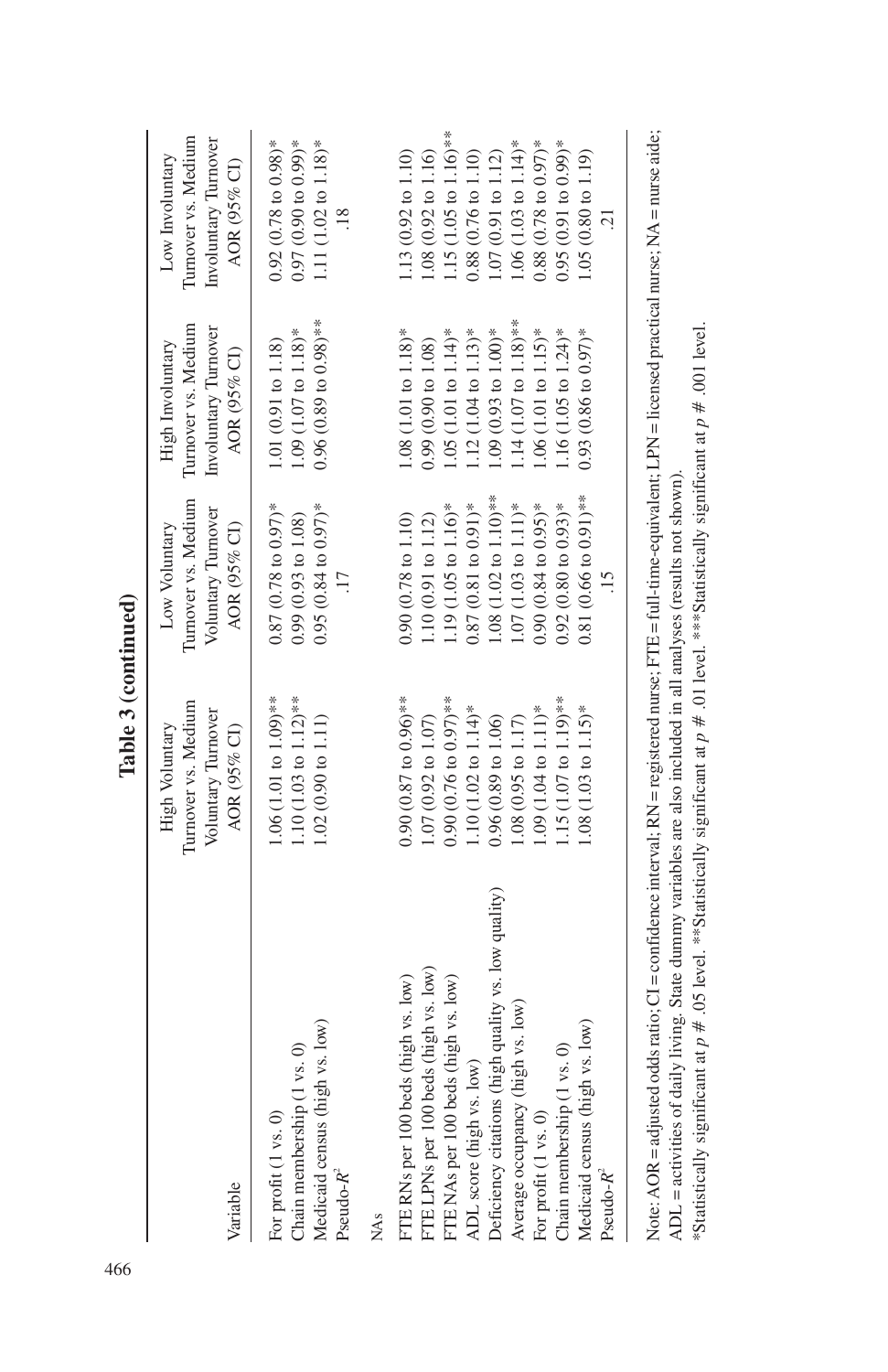Although most of the organizational characteristics held similar associations to voluntary and involuntary turnover, there were several noteworthy exceptions. For example, a high ratio of caregivers to residents was associated with lower voluntary turnover but higher involuntary turnover in most cases. This was particularly evident when NA staff ratios were high. A greater proportion of NA staff members to residents was found to both decrease the odds of high voluntary turnover and increase the odds of low voluntary turnover across all types of caregivers. In contrast, a greater proportion of NA staff members to residents was also found to increase the odds of high involuntary turnover among all caregivers and decrease the odds of low involuntary turnover among LPN staff members. High proportions of RN staff members to residents had similar effects, but not in all cases and never among LPN staff members. These results indicate that higher NA staffing levels are associated with lower voluntary turnover and higher involuntary turnover for all types of nurses and that higher RN staffing levels are associated with lower voluntary turnover and higher involuntary turnover for RNs and NAs. Therefore, partial support for both Hypothesis 1 and Hypothesis 2 was found.

The quality of care was also found to have differential associations to voluntary and involuntary turnover. Nursing homes that offer higher quality of care were found to possess lower voluntary turnover but higher involuntary turnover. This was found among all three types of caregivers, although it was limited to the odds of low voluntary turnover versus medium voluntary turnover and high involuntary turnover versus medium involuntary turnover, indicating partial support for Hypothesis 3 and Hypothesis 4. High quality was only associated with the low extreme of voluntary turnover and the high extreme of involuntary turnover for all caregivers. In addition, both RN and LPN staff members (but not NA staff members) were less likely to experience low involuntary turnover when quality was high.

Medicaid census held the most consistently different effects on voluntary and involuntary turnover. A high proportion of Medicaid residents was found to be associated with higher voluntary turnover and lower involuntary turnover among all three types of caregivers. These findings were the same when both high and low turnover levels were compared with medium turnover levels, except in the associations between Medicaid census and high LPN turnover and low NA involuntary turnover. These results indicate partial support for Hypothesis 5 and Hypothesis 6.

Several of the remaining organizational characteristics were significantly associated with turnover, but the effects tended not to vary by the type of turnover. For-profit nursing homes and those that operated as parts of chains were generally found to have higher levels of both voluntary and involuntary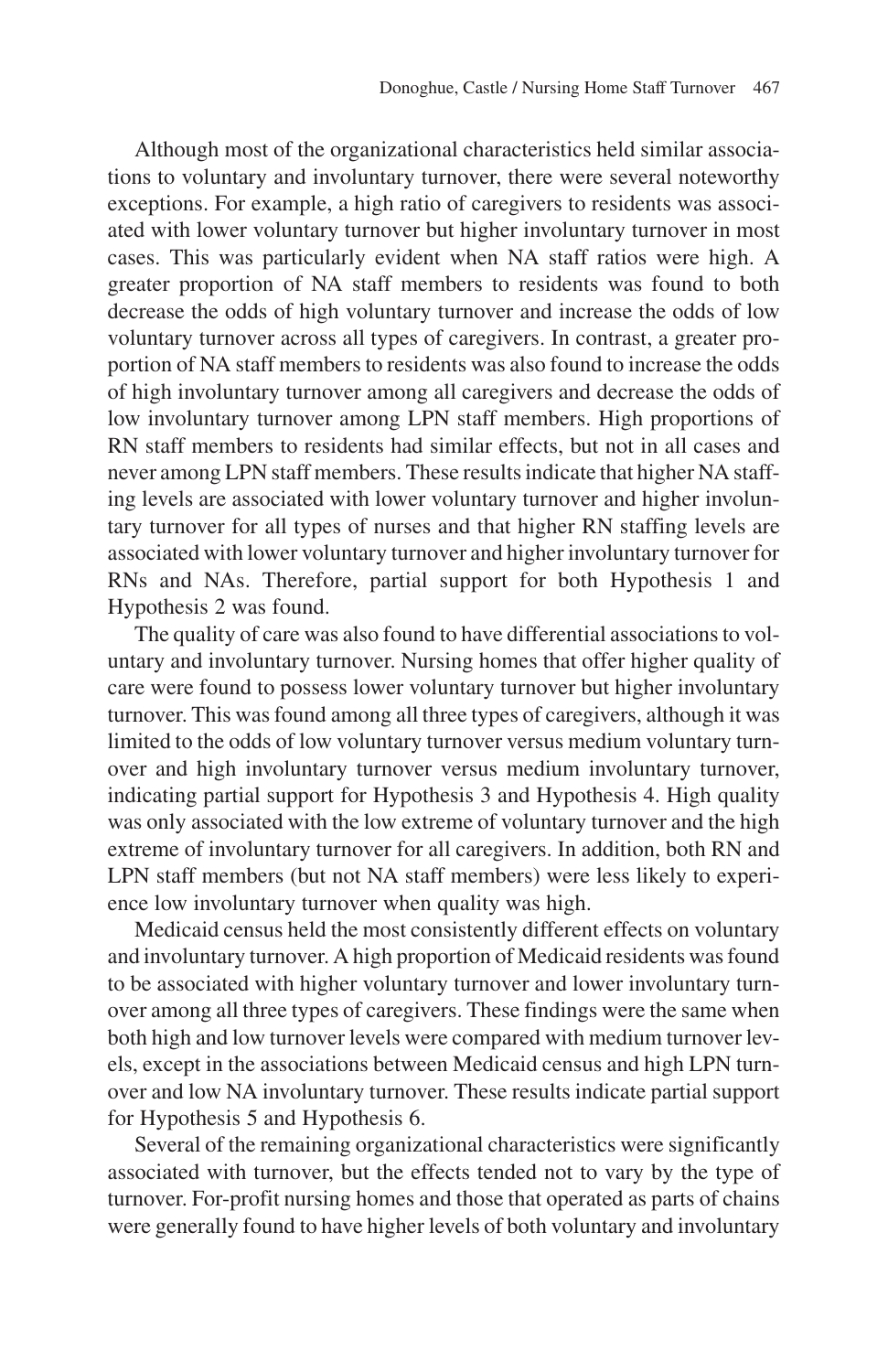turnover. A high ADL score was positively associated with high voluntary turnover but showed little or no association to involuntary turnover. Higher resident occupancy was associated with higher odds of low voluntary turnover, but its association to involuntary turnover was less clear because it was related to both higher and lower levels relative to the median.

## **Discussion**

Recent studies have found that staff turnover can be very high, costly, and damaging to the quality of care in nursing homes (Harrington and Swan 2003; Zimmerman et al. 2002). Despite the volume of this evidence, there is still more to be learned about the nature of turnover. By measuring turnover without regard to its most direct cause (a voluntary resignation or an involuntary release), there will always be a risk that fortuitous turnover is being labeled as a harm to an organization. For these reasons, Brannon et al. (2002) contended that both very high turnover and very low turnover can be dangerous because administrators must guard against not only the loss of valuable caregivers but also the tendency to overlook the poor performance of unsatisfactory caregivers. Although often ignored, this conclusion had already been drawn by researchers in other disciplines (e.g., Abelson 1987; Dalton and Todor 1979, 1982). Therefore, an effective strategy of balancing turnover may require implementing changes that will not alleviate one type of turnover while exacerbating the other.

To develop a plan that would yield optimal turnover, there is a need for research that will identify the distinction between turnover that is problematic and that which is advantageous for an organization. It is also important to determine which organizational characteristics are more or less conducive to different types of turnover. Although the links between organizational characteristics and total turnover have already been well established in the literature (e.g., Banaszak-Holl and Hines 1996; Brannon et al. 2002; Castle and Engberg forthcoming), this analysis is the first to consider how the associations may vary when voluntary and involuntary turnover levels are considered separately.

The results suggest that higher staffing levels among RNs and NAs, a higher quality of care, and a lower Medicaid census are all associated with lower voluntary turnover but also higher involuntary turnover. We believe that these associations with voluntary turnover reflect higher levels of job satisfaction among caregivers who are less burdened, working in higher quality facilities, and potentially more highly rewarded.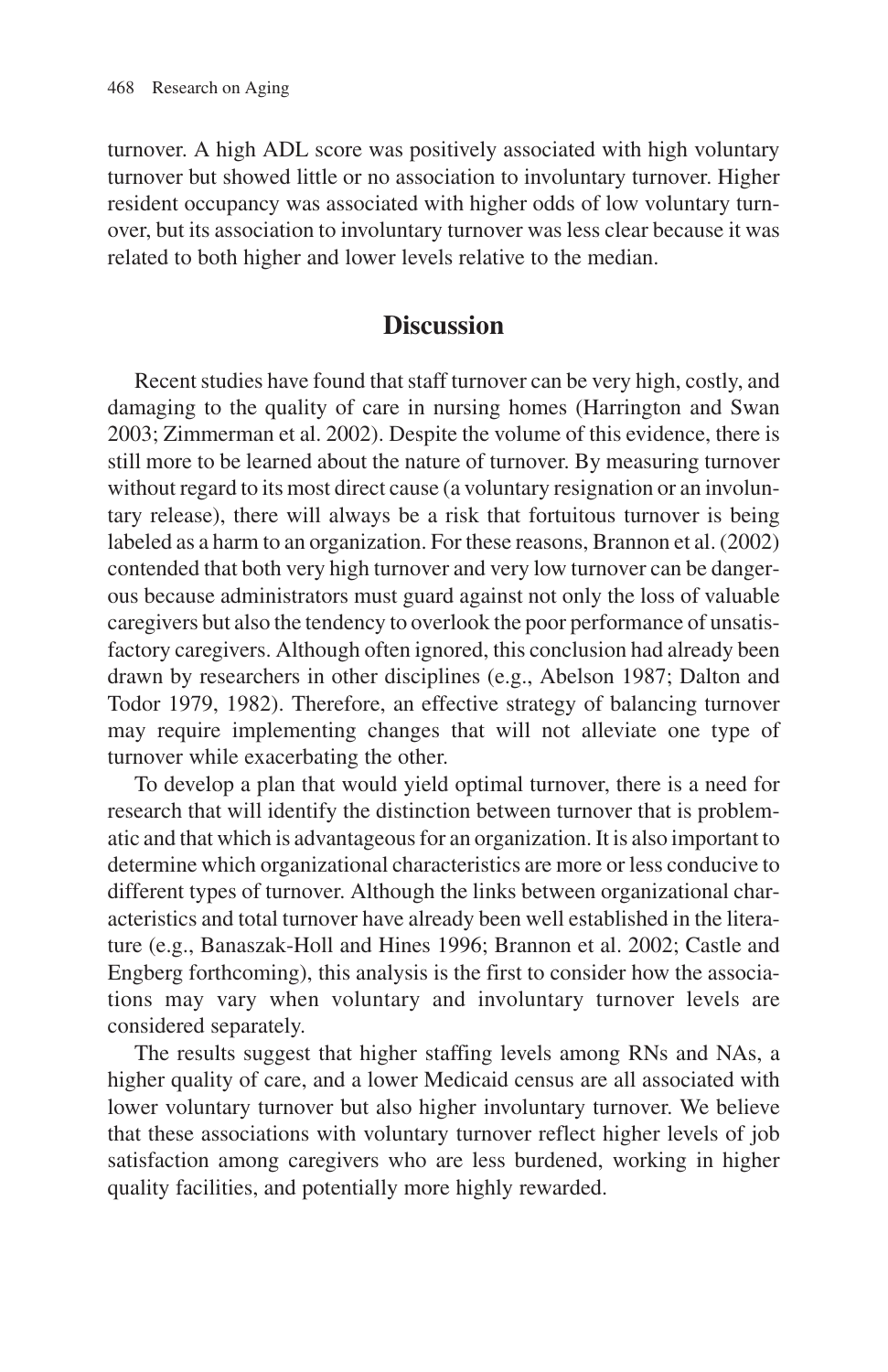Yet these enhancements to job satisfaction appear to be associated with lower job security among formal caregivers, because the same conditions tend to be correlated with higher involuntary turnover. In the case of facilities with higher staffing levels, there may be a perceived need to make workforce reductions in the interest of fiscal efficiency, or the evidence may suggest that management is effectively demonstrating a link between performance and retention by more regularly turning over its staff. This latter explanation may also apply to higher quality nursing homes and those with lower Medicaid censuses, which are likely to hire more qualified nurses and also monitor their effectiveness very closely.

### **Limitations of the Current Study and Directions for Future Research**

Caution must be taken when assuming that either voluntary or involuntary turnover occurs only because of such environmental conditions as workload or resident acuity. Caregivers may voluntarily quit their jobs so that they can take care of family matters or take advantage of better opportunities. Similarly, both voluntary and involuntary turnover may occur because of a failure on the part of the administration to hire the most dedicated and effective staff members. In these cases, organizational characteristics may not play a very important role. It is also likely that some measurement error exists in our definitions of voluntary and involuntary turnover. As Bluedorn (1978) mentioned, distinguishing whether some separations are voluntary or involuntary can be difficult. For example, it is unclear what classification would be used by administrators for employees laid off as part of downsizing efforts.

Future research may benefit from the inclusion of other variables unmeasured in this study, as well as the use of a more representative sample. For example, the starting salaries for NAs, LPNs, and RNs are likely to influence the level of voluntary turnover. It may also be important to consider unit turnover rates, which may vary greatly within facilities, and "context" information from facilities that would help make the distinction between one-time high levels of turnover from more normal lower rates. Finally, by limiting our sample to facilities that are in areas experiencing very high or very low turnover, we may have identified associations that occur only in areas where turnover is at its extremes. This limitation can be reduced by using a larger and more representative sample.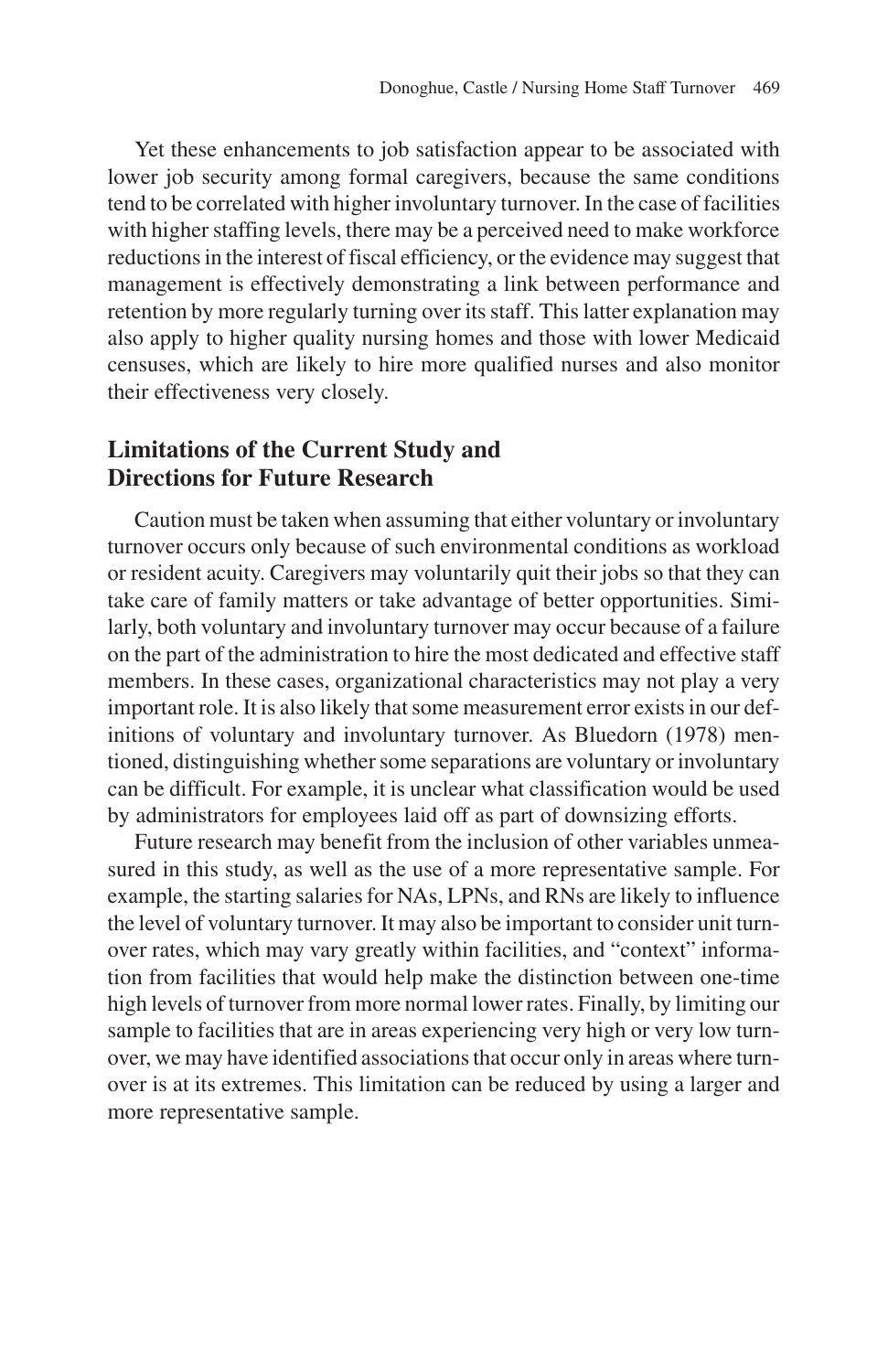# **Conclusion**

The goal of this study was to identify meaningful variation in the associations between organizational characteristics and voluntary and involuntary turnover. We found partial support for six hypotheses indicating that voluntary turnover is lessened by higher staffing ratios, a higher quality of care, and a lower Medicaid census but also that involuntary turnover was greater under the same conditions. We believe that these disparate associations indicate that the two types of turnover need to be monitored separately by nursing home managers because remedial actions designed to lower only the level of voluntary turnover may have unintended effects on the level of involuntary turnover.

Our findings may also serve to validate the notion that not all turnover is harmful. The presence of higher involuntary turnover in workplaces with lower staff burdens and higher quality care, for example, may indicate that some turnover is a necessary feature of a more efficient organization. This possibility has not been given much consideration in the current literature, which tends to negatively characterize all forms of turnover. More investigations are still needed to determine whether managerial strategies can effectively lead to desirable effects on voluntary and involuntary turnover.

#### **References**

- Abelson, M.A. 1987. "Examination of Avoidable and Unavoidable Turnover." *Journal of Applied Psychology* 72:382-86.
- Abelson, M. A. and B. D. Baysinger 1984. "Optimal and Dysfunctional Turnover: Toward an Organizational Level Model." *Academy of Management Review* 9:331-41.
- Anderson, R. A., K. N. Corazzini, and B. A. McDaniel, Jr. 2004. "Complexity Science and the Dynamics of Climate and Communication: Reducing Nursing Home Turnover." *The Gerontologist* 44:378-88.
- Banaszak-Holl, J. and M. Hines 1996. "Factors Associated With Nursing Home Staff Turnover." *The Gerontologist* 36:512-17.
- Bluedorn, A. C. 1978. "A Taxonomy of Turnover." *Academy of Management Review*3:647-51.
- Brannon, D., J. S. Zinn, V. Mor, and J. Davis. 2002. "An Exploration of Job, Organizational, and Environmental Factors Associated With High and Low Nursing Assistant Turnover." *The Gerontologist* 42:159-68.
- Castle N. G. and J. Engberg. Forthcoming. "Organizational Characteristics Associated With Staff Turnover in Nursing Homes." *The Gerontologist*.
- Chambers, J. D. 1990. "Predicting Licensed Nurse Turnover in Skilled Long-Term Care." *Nursing and Health Care* 2:474-77.
- Coward, R. T., T. L. Hogan, R. P. Duncan, C. H. Horne, M. A. Hilker, and L. M. Felsen. 1995. "Job Satisfaction of Nurses Employed in Rural and Urban Long-Term Care Facilities." *Research in Nursing and Health* 18:271-84.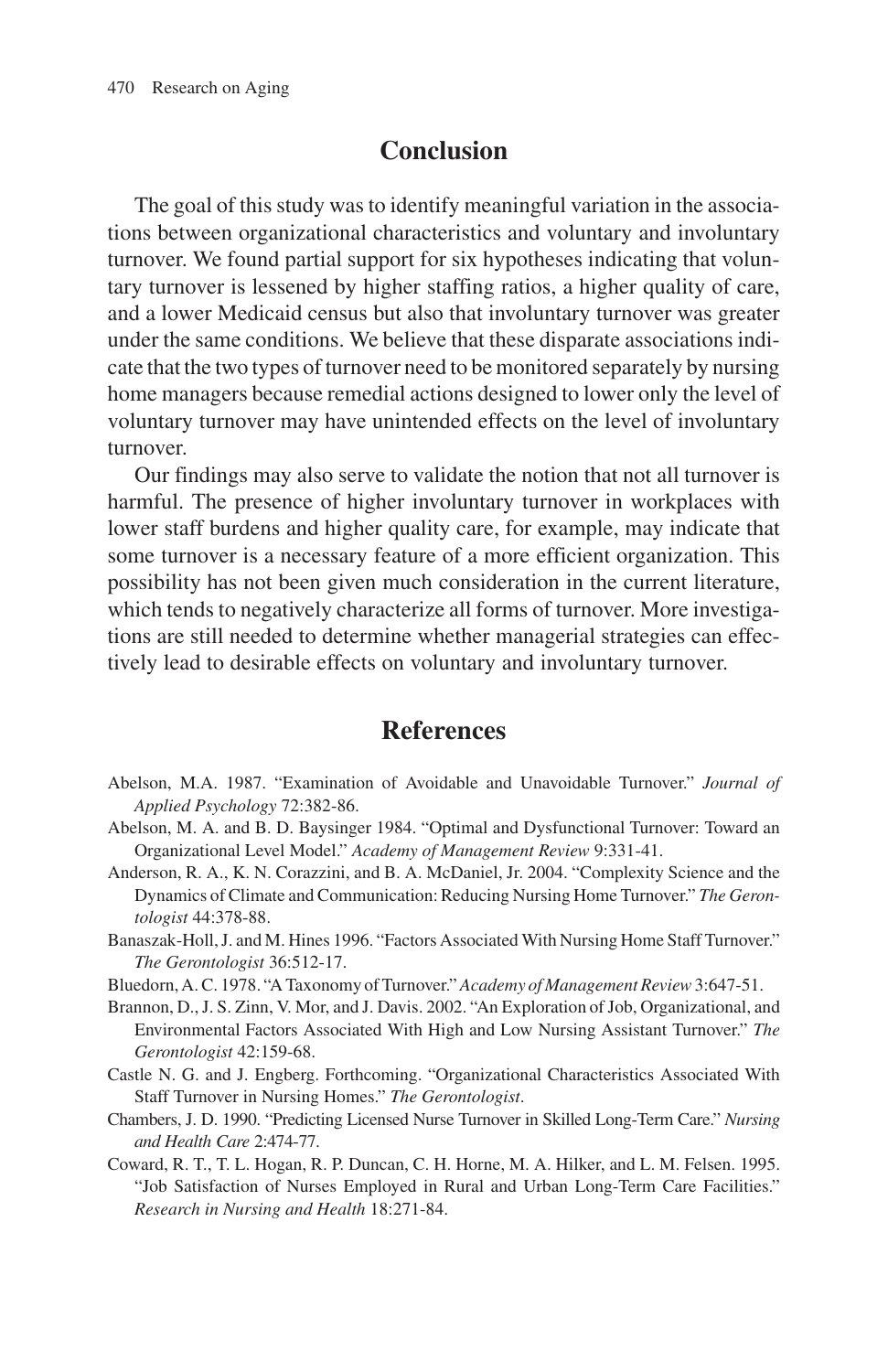- Dalton, D. R. and W. D. Todor. 1979. "Turnover Turned Over: An Expanded and Positive Perspective." *Academy of Management Review* 4:225-35.
- ———. 1982. "Turnover: A Lucrative Hard Dollar Phenomenon." *Academy of Management Review* 7:212-18.
- Decker, F. H., P. Gruhn, L. Matthews-Martin, K. J. Dollard, A. M. Tucker, and L. Bizette. 2003. *Results of the 2002 AHCA Survey of Nursing Staff Vacancy and Turnover in Nursing Homes*. Washington, DC: American Health Care Association.
- Goodman, E. A. and R. W. Boss. 1999. "Burnout Dimensions and Voluntary and Involuntary Turnover in a Health Care Setting." *Journal of Health and Human Services Administration* 21:462-71.
	- ———. 2002. "The Phase Model of Burnout and employee Turnover." *Journal of Health and Human Services Administration* 25:33-47.
- Grau, L., B. Chandler, B. Burton, and D. Kolditz. 1991. "Institutional Loyalty and Job Satisfaction Among Nurse Aides in Nursing Homes." *Journal of Aging and Health* 3:47-65.
- Harrington, C. and J. H. Swan. 2003. "Nursing Home Staffing, Turnover, and Case Mix." *Medical Care Research and Review* 60:366-92.
- Harrington, C., D. Zimmerman, S. L. Karon, J. Robinson, and P. Beutel 2000. "Nursing Home Staffing and Its Relationship to Deficiencies." *Journal of Gerontology: Social Sciences* 55:S278-87.
- Hausman, J. and D. McFadden. 1984. "Specification Tests for the Multinomial Logit Model." *Econometrica* 52 (5): 1219-40.
- Humphris, G. and A. Turner 1989. "Job Satisfaction and Attitudes of Nursing Staff on a Unit for the Elderly Severely Mentally Infirm, With Change of Location." *Journal of Advanced Nursing* 14:298-307.
- Institute of Medicine. 2001. *Quality of Care in Nursing Homes*. Washington, DC: National Academy Press.
- Irvine, D. M. and M. G. Evans. 1995. "Job Satisfaction and Turnover Among Nurses: Integrating Research Findings Across Studies." *Nursing Research* 44:246-53.
- Kiyak, H. A., K. H. Namazi, and E. F. Kahana. 1997. "Job Commitment and Turnover Among Women in Facilities Serving Older Persons." *Research on Aging* 19:223-46.
- Knapp, M. and S. Missiakoulis. 1983. "Predicting Turnover Rates Among the Staff of English and Welsh Old People's Homes." *Social Science and Medicine* 17:29-36.
- Lambert, E. G., N. L. Hogan, and S. M. Barton. 2001. "The Impact of Job Satisfaction on Turnover Intent: A Test of a Structural Measurement Model Using a National Sample of Workers." *Social Science Journal* 38:233-51.
- McElroy, J. C., P. C. Morrow, and S. N. Rude. 1998. "Voluntary, Involuntary, and Reduction-in-Force Turnover." *Journal of Applied Psychology* 86:1294-99.
- Mukamel, D. B. and W. D. Spector. 2003. "Quality Report Cards and Nursing Home Quality." *The Gerontologist* 43:58-66.
- Online Survey Certification and Recording 2004. Arlington, VA: Health Care Financing Administration.
- Parsons, S. K., W. P. Simmons, K. Penn, and M. Furlough. 2003. "Determinants of Satisfaction and Turnover Among Nursing Assistants: The Results of a Statewide Survey." *Journal of Gerontological Nursing* 29:51-58.
- Phillips, C. 1987. "Staff Turnover in Nursing Homes for the Aged: A Review and Research Proposal." *International Journal of Nursing Studies* 24:45-58.
- Pillemer, K. 1988. "Maltreatment of Patients in Nursing Homes: Overview and Research Agenda." *Journal of Health and Social Behavior* 29:227-38.
- Price, J. 1977. *The Study of Turnover*. Ames: Iowa State University Press.
- Shaw, J. D., J. E. Delery, G. D. Jenkins, Jr., and N. Gupta. 1998. "An Organization-Level